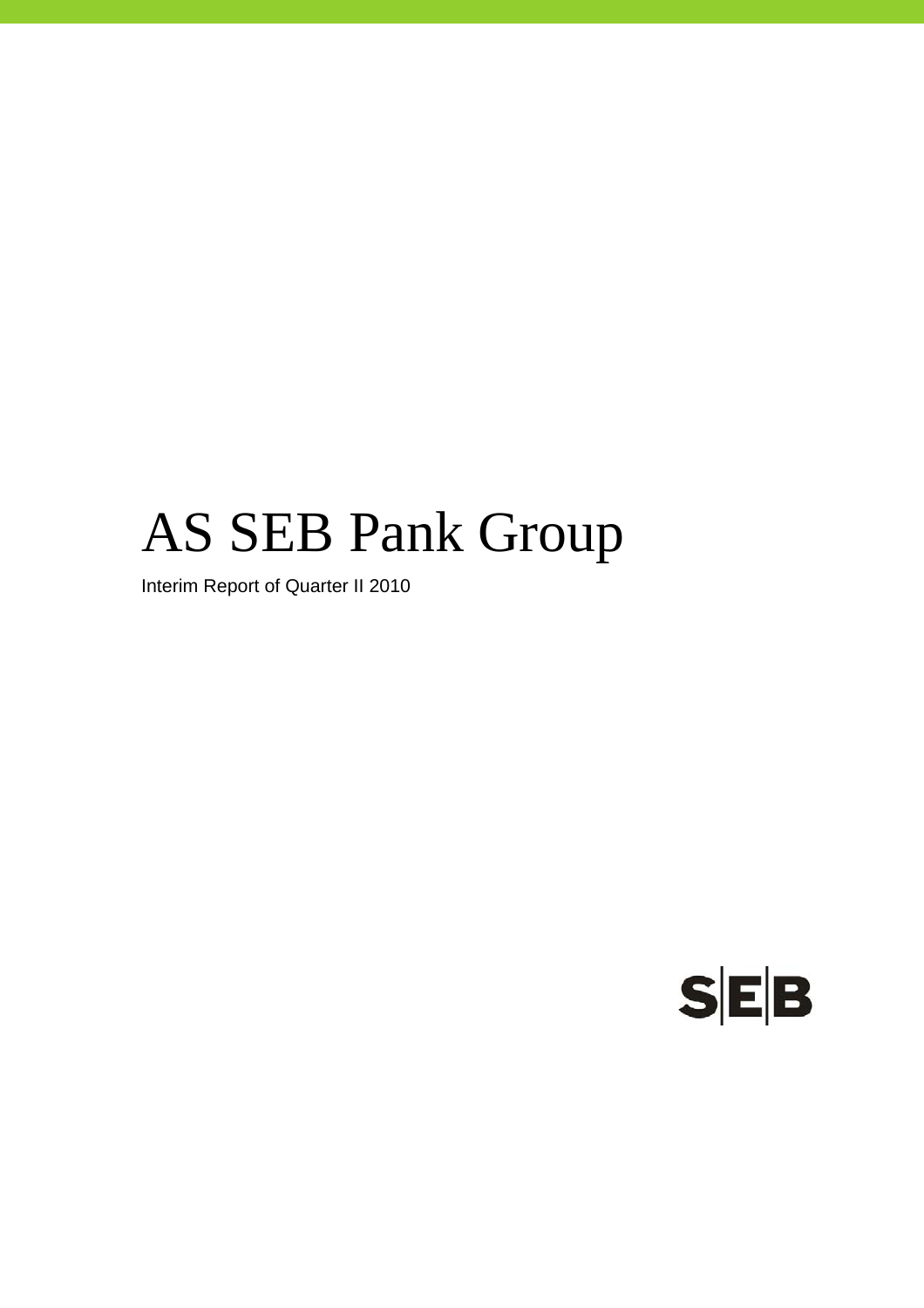#### **Contents** p.

|      | Statement of the Management Board Statement of the Management of the Management Board                                                                                                                                          | 2              |
|------|--------------------------------------------------------------------------------------------------------------------------------------------------------------------------------------------------------------------------------|----------------|
| I.   | Introduction - general information and the contract of the contract of the contract of the contract of the contract of the contract of the contract of the contract of the contract of the contract of the contract of the con | 3              |
| 1.   |                                                                                                                                                                                                                                | $\overline{3}$ |
| 2.   |                                                                                                                                                                                                                                | 3              |
| II.  | <b>Management Report</b>                                                                                                                                                                                                       | 4              |
| 1.   | Credit institution's group as defined in Credit Institutions Law___________________________________                                                                                                                            | 4              |
| 1.1. |                                                                                                                                                                                                                                | 4              |
| 1.2. | Changes in the consolidated group during the accounting period and plans for year 2010______                                                                                                                                   | 5              |
| 2.   |                                                                                                                                                                                                                                | 5              |
| 3.   |                                                                                                                                                                                                                                | 7              |
| 4.   |                                                                                                                                                                                                                                | 9              |
| 5.   |                                                                                                                                                                                                                                | 9              |
| Ш.   |                                                                                                                                                                                                                                |                |
| 1.   |                                                                                                                                                                                                                                |                |
| 2.   |                                                                                                                                                                                                                                |                |
| 3.   |                                                                                                                                                                                                                                |                |
| 4.   |                                                                                                                                                                                                                                |                |
| 5.   |                                                                                                                                                                                                                                |                |
| 6.   | Contingent assets and liabilities and commitments 15 and 15 and 15 and 15 and 15 and 15 and 15 and 15 and 15 and 15 and 15 and 15 and 15 and 16 and 16 and 16 and 16 and 16 and 16 and 16 and 16 and 16 and 16 and 16 and 16 a |                |
|      |                                                                                                                                                                                                                                | 16             |
|      |                                                                                                                                                                                                                                | 17             |
|      |                                                                                                                                                                                                                                | 17             |
|      |                                                                                                                                                                                                                                |                |
|      |                                                                                                                                                                                                                                |                |
|      |                                                                                                                                                                                                                                |                |
|      |                                                                                                                                                                                                                                | 18             |
|      | Note 8 Overdue                                                                                                                                                                                                                 | 18             |
|      | Note 9 Geographic concentration of financial assets and liabilities 10 19 19                                                                                                                                                   |                |
|      | Note 10 Concentration of financial assets and liabilities by economic sector__________________________________20                                                                                                               |                |
|      |                                                                                                                                                                                                                                |                |
|      |                                                                                                                                                                                                                                | 23             |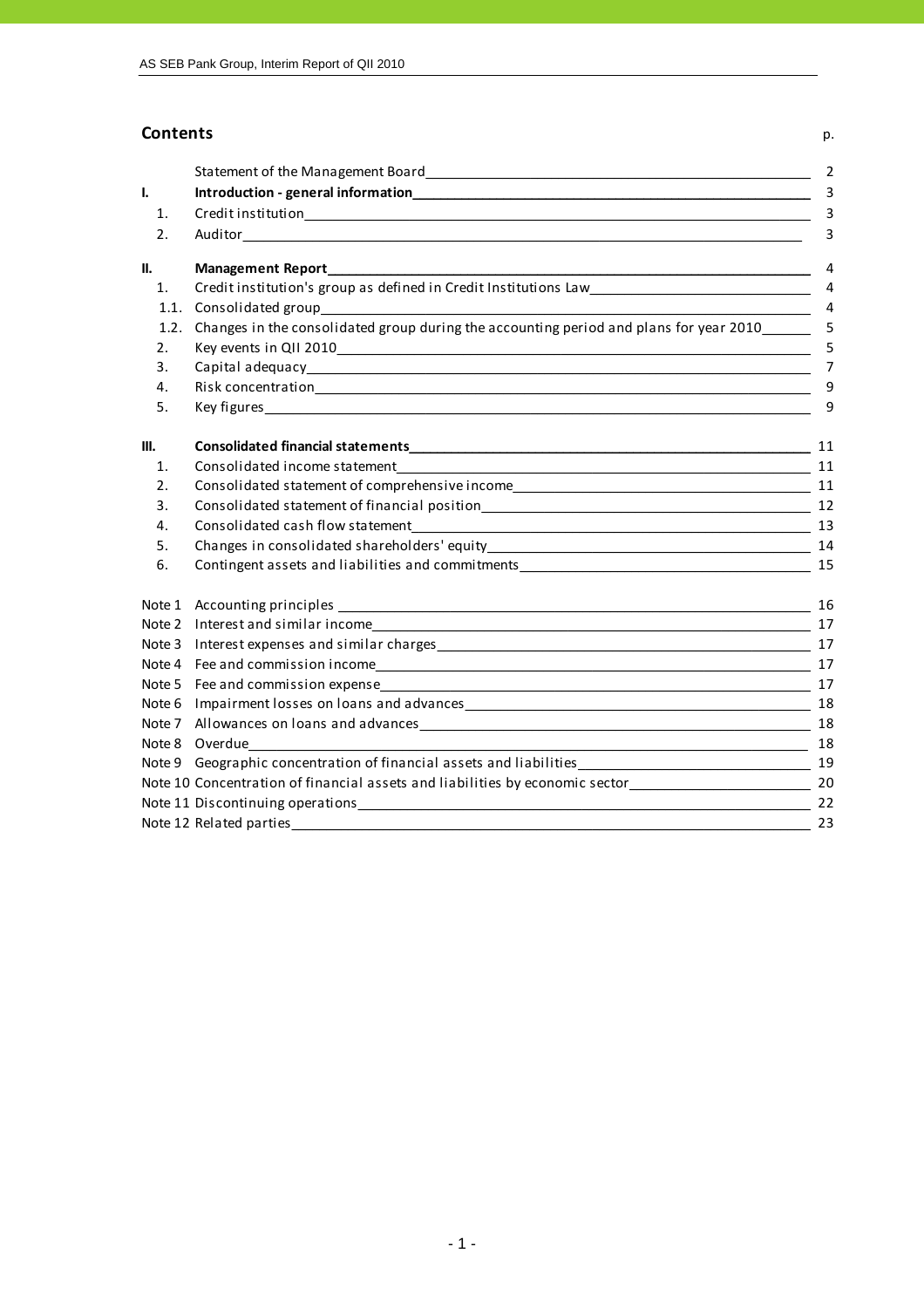# **Statement of the Management Board**

Management Board of AS SEB Pank is on an opinion that the Interim Report of Quarter II 2010 consists of the following parts and reports:

 Introduction – general information Management Report Consolidated Financial Statements **Notes** 

The financial and other additional information published in the Interim Report of Quarter II 2010 is true and complete. Consolidated financial statements give a true and fair view of the actual financial position, results of operations and cash flows of the group.

Consolidated financial statements have been compiled in accordance with the International Accounting Standard IAS 34 "Interim financial reporting" and in conformity with the requirements of Eesti Pank for publishing information. AS SEB Pank and subsidiaries of the consolidated group are assumed to be going concern.

Consolidated financial statements for the Quarter II 2010 are not audited.

Riho Unt Chairman of the Management Board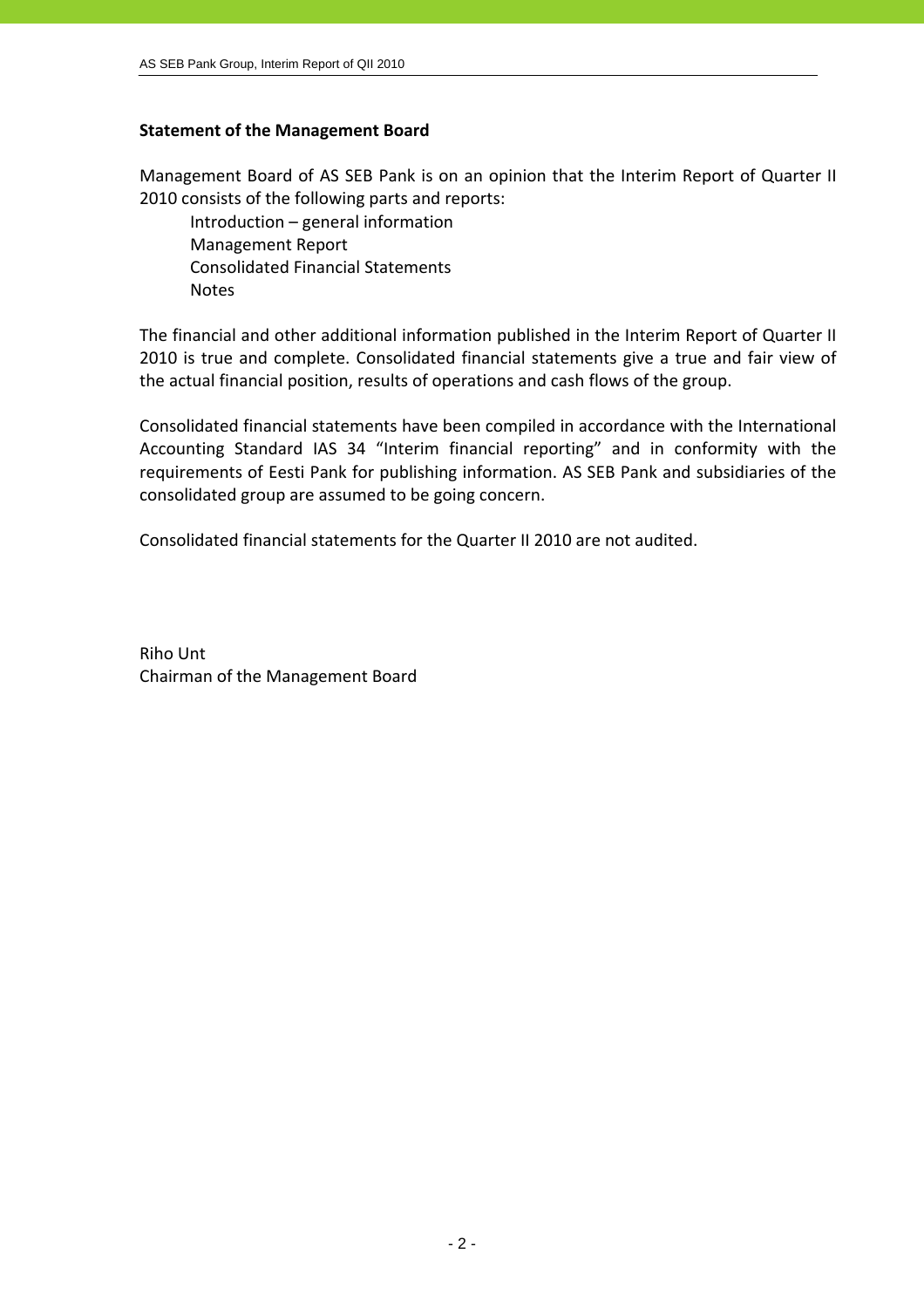#### **I. Introduction ‐ general information**

#### **1. Credit institution**

Company name AS SEB Pank Registry date 08.12.1995 Phone  $+3726655100$ Fax  $+3726655102$ SWIFT SWIFT ENGINEERING THE STREET e-mail info@seb.ee

## **2. Auditor**

Registry code 10142876

Reporting date 30.06.2010

Address Tornimäe Str. 2, Tallinn 15010, Estonia Registered in Republic of Estonia Registry code 10004252 (Estonian Commercial Register) Internet homepage http://www.seb.ee

Audit company and all the AS PricewaterhouseCoopers Address **Pärnu Str. 15, 10141 Tallinn, Estonia** 

Reporting period 01.01.2010 ‐ 30.06.2010 Reporting currency **Estonian kroon (EEK)**, millions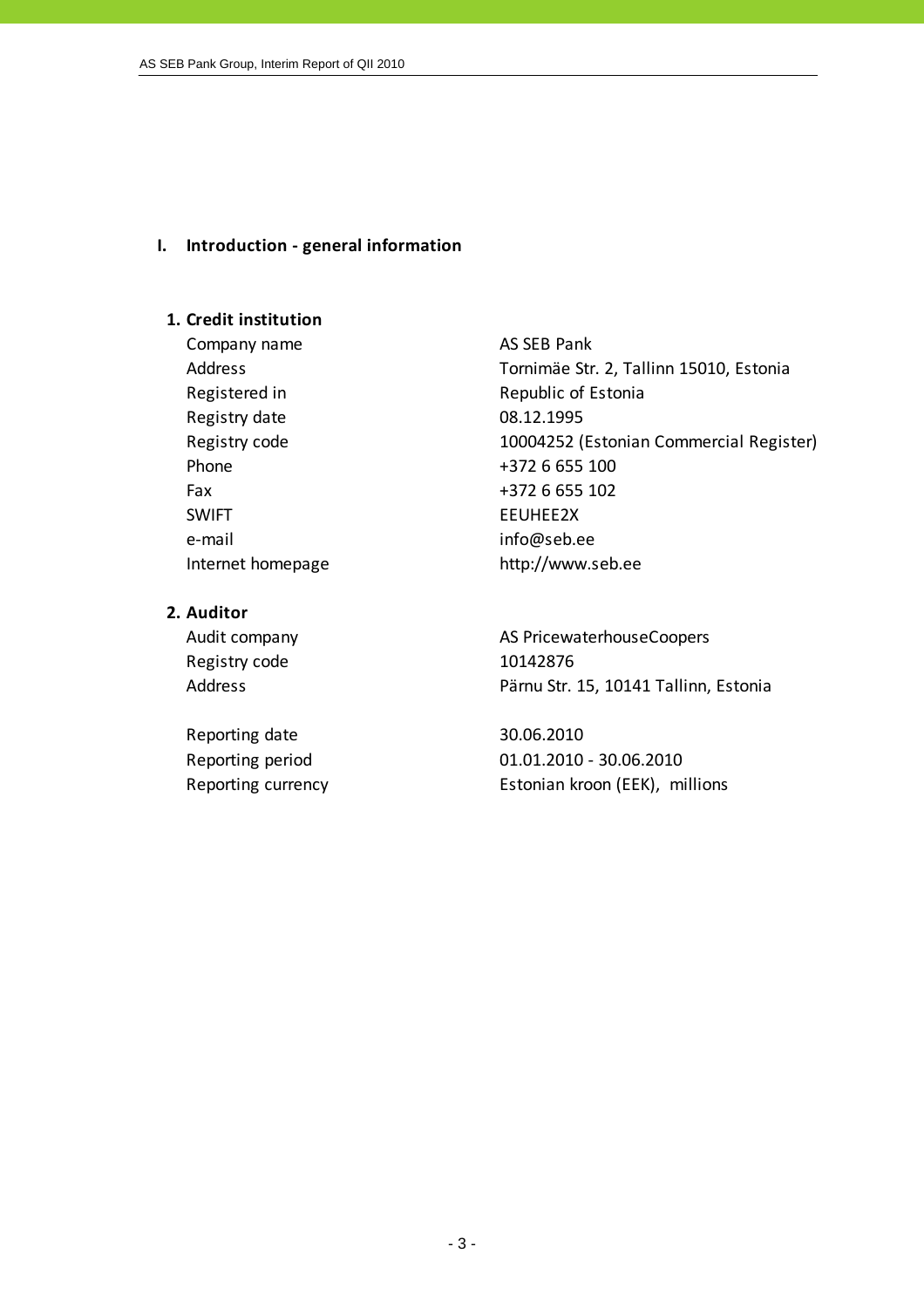# **II. Management Report**

# **1. Credit institution's group as defined in Credit Institutions Law**

# **1.1. Consolidated group**

 $\frac{30.06.10}{10}$ 

| Company name                 | Registry<br>code | Reg. date | <b>Address</b>        | <b>Activity</b>                                    | Holding***<br>(%) | At an<br>acqui-<br>sition<br>cost (EEK<br>mio) |
|------------------------------|------------------|-----------|-----------------------|----------------------------------------------------|-------------------|------------------------------------------------|
| AS SEB Liising               | 10281767         | 03.10.97  | Tallinn, Tornimäe 2   | Leasing                                            | 100.0%            | 23.4                                           |
| AS SEB Kindlustusmaakler*    | 10723587         | 16.01.01  | Tallinn, Tornimäe 2   | Insurance brokerage                                | 100.0%            |                                                |
| AS Rentacar*                 | 10303546         | 20.10.97  | Haapsalu, Karja 27    | Leasing                                            | 100.0%            | ٠                                              |
| AS SEB Varahaldus            | 10035169         | 22.05.96  | Tallinn, Tornimäe 2   | Asset management                                   | 100.0%            | 42.5                                           |
| AS Bangalo                   | 10088272         | 18.10.96  | Tallinn, Tornimäe 2   | Rental of computers                                | 100.0%            | 5.0                                            |
| AS SEB Enskilda              | 11354037         | 16.02.07  | Tallinn, Tornimäe 2   | Financial consulting                               | 100.0%            | 11.5                                           |
| AS Sertifits eerimiskeskus** | 10747013         | 27.03.01  | Tallinn, Pärnu mnt 12 | Data communication services                        | 25.0%             | 15.1                                           |
| OÜ TietoEnator Support **    | 11065244         | 30.08.04  |                       | Tallinn, Roosikrantsi 11IT consulting, programming | 20.0%             | 0.6                                            |
|                              |                  |           |                       |                                                    |                   | 98.1                                           |

All enterprises are registered in Estonian Commercial Register.

Parent company of the Group is AS SEB Pank, its activity is banking (information on page 3).

\* Consolidated subsidiaries of AS SEB Liising

\*\* Associates

\*\*\* For all investments the percentage of holding equals to both, the holding from the number of shares as well as from the number of votes.

The "consolidated group" in the meaning of Credit Institutions Law in Estonia and the "Group" for IFRS consolidation purposes are identical.

Non‐profit association SEB Heategevusfond is an association, not belonging to the consolidation group, registered on 06.01.2006. The founders of the association are AS SEB Pank and AS SEB Elu- ja Pensionikindlustus. The association is aimed at raising and distributing funds for charitable cause to organisations, dealing with children, who have been deprived of parental care. Upon dissolution of the association, the assets remaining after satisfaction of the claims of creditors shall be transferred to a non‐profit association or foundation with similar objectives, entered to the list of associations subject to income tax incentive of the Government of the Republic, or a legal person in public law, state or local government.

Non‐profit association Spordiklubi United is an association, not belonging to the consolidation group, which started activitiy from September 2008. The association is founded by AS SEB Pank. The association is aimed at organising on hobby and competition level sport events and organising promotions for advertising of own and supporter´s activities. Upon dissolution of the association, the assets shall be transferred to a non‐profit association, foundation or other persons filling the objectives by articles in public interests.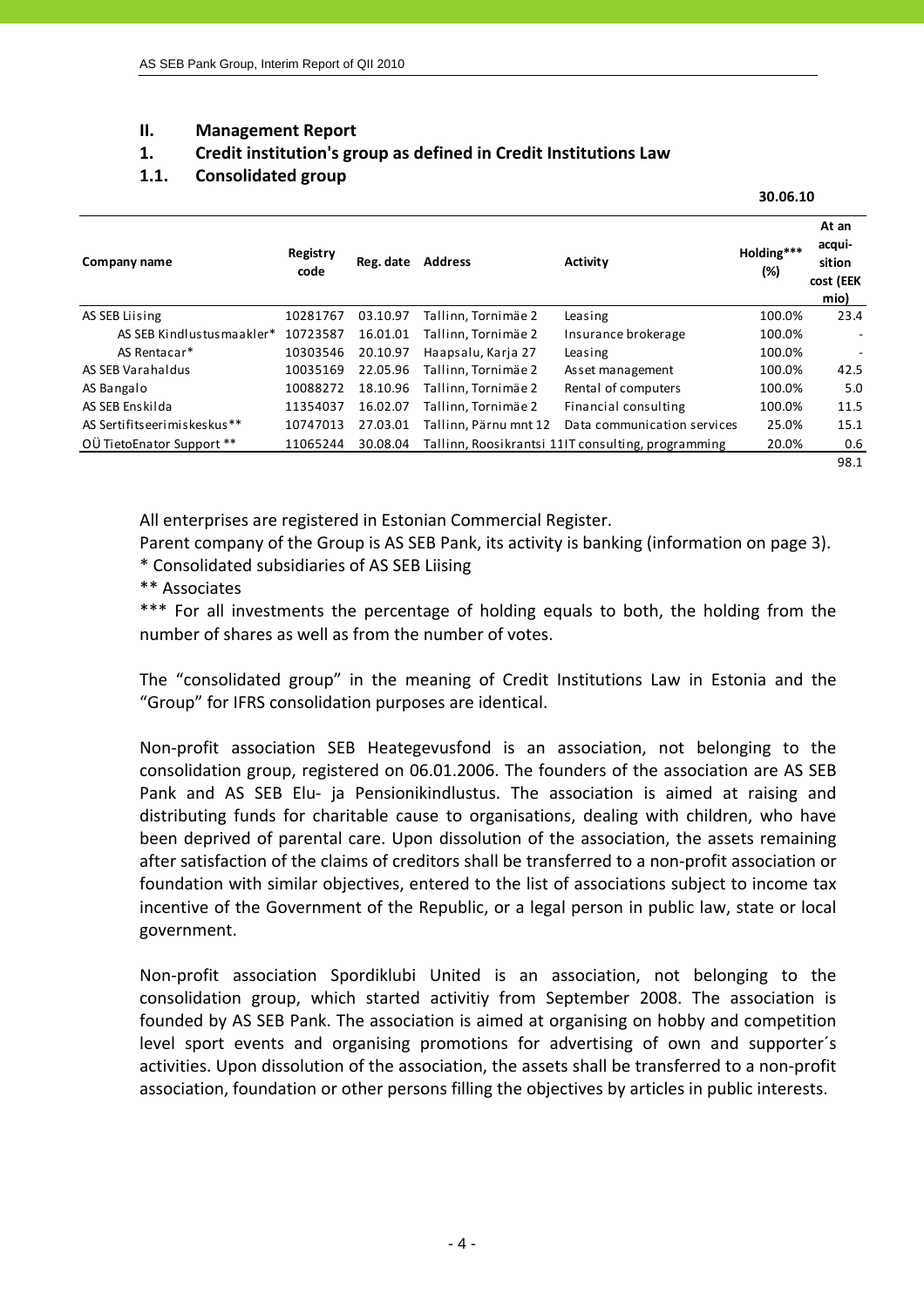# **1.2. Changes in the consolidated group during the accounting period and plans for year 2010**

In January 2010 100% shares in AS SEB Elu‐ ja Pensionikindlustus were sold according to the Management Board resolution from December 2009. Purchaser was SEB Trygg Liv Holding AB, a company, which belong to the SEB AB Group. Sales price of AS SEB Elu‐ ja Pensionikindlustus was 219 EEKmio and profit from the transaction was 51.3 EEKmio.

In February 2010 100% ownership in OÜ Estectus was sold according to the Management Board resolution from December 2009. Purchaser was Warehold B.V., a company, which located in Holland and belongs to the SEB AB Group. Sales price of OÜ Estectus was 50.6 EEKmio and profit from the transaction was 0.5 EEKmio.

In June 2010 an associate SEB IT Partner Estonia OÜ was liquidated.

No such events or trends have occurred by the time of publishing the report, which would affect the strategy of the group in 2010.

# **2. Key events in QII 2010**

Riho Unt was named the chairman of the management board of SEB Estonia on 31 May 2010. Unt has been working with the SEB organisation for almost ten years. He joined the company in 2001 when he took up a post in the e‐Technology and Operations Division. In 2004 he was promoted to deputy manager of the bank's Tallinn office, and then in 2006 to the position of director of the Retail Banking Division. He has been a member of the management board of the bank since the end of 2007, responsible for the retail banking area. Since January 2010 he has been fulfilling the duties of the board's chairman.

Riho Unt was named the chairman of the Estonian Banking Association. Unt will lead Estonian Banking Association until 2012.

SEB Estonia recognized to be the Most Attractive Employer among financial sector in 2010 in Estonia. Also students recognized SEB as the Most Attractive Employer among financial sector in 2010 in Estonia.

SEB Estonia improved its position in companies' awareness and image survey. In 2009 SEB was in position nr 11‐13, in 2010 nr 7.

SEB opened new branch in Tartu. The Ülikooli branch took over the functions of SEB's former Küüni, Aardla and Tarvase branches.

Baltic units of Swedbank, SEB, Nordea Bank and Danske Bank (Sampo Bank) have commenced a cooperation project with the aim of analysing the possibility and expediency of the creation of a common ATM network covering the entire Baltic region. The first stage of the project involves preparatory work and analysis project with the aim of investigating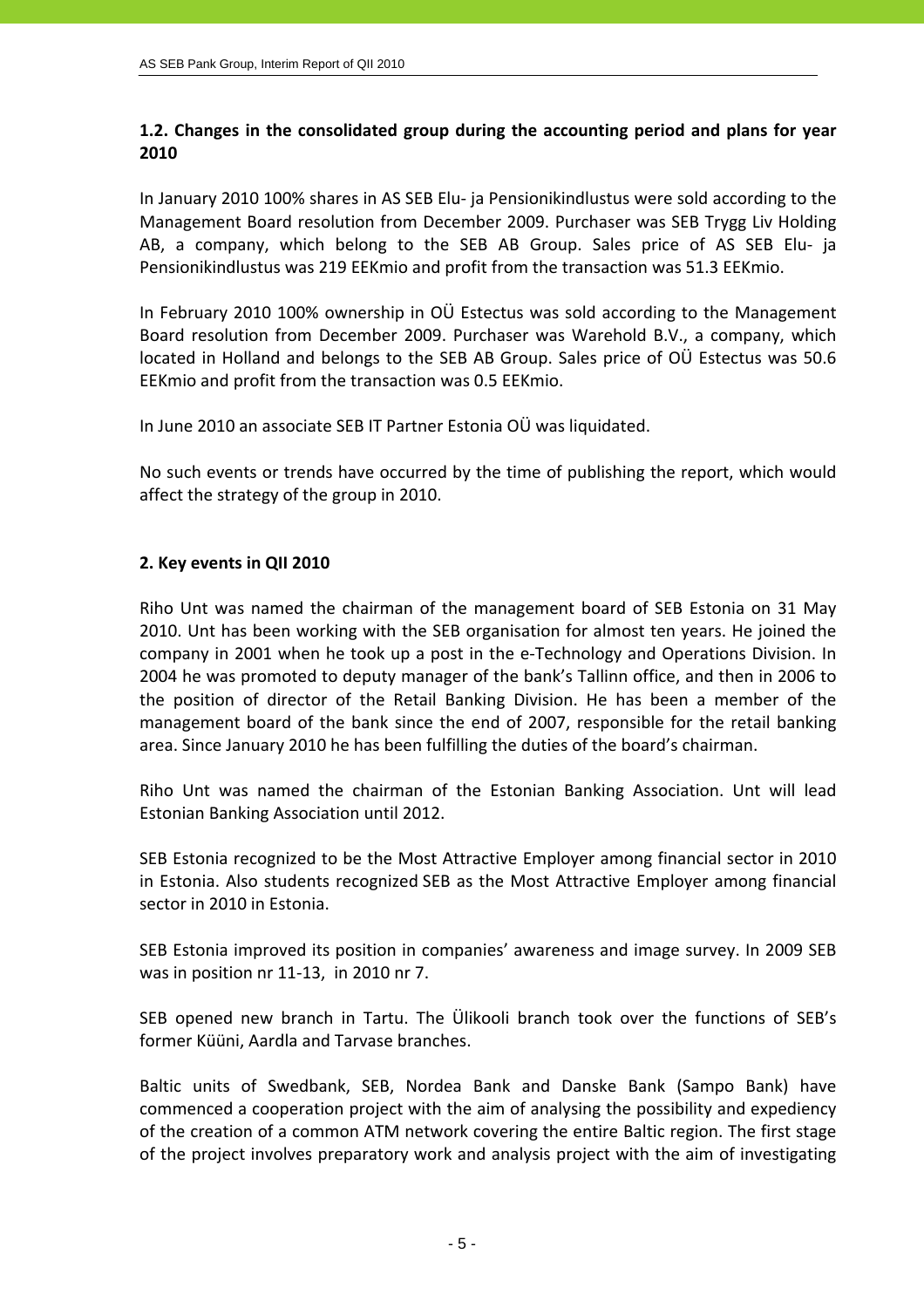the commercial and technological possibility of the common ATM network. In May 2010 the first inquiry was sent to potential service providers. During summer and autumn, the preliminary offers will be analysed and summarised, and thereupon it will be possible to make decisions regarding further actions. The four banks have a total of 936 ATMs in Estonia, 604 in Latvia, and 868 in Lithuania.

In May 2010 SEB's clients conducted 99% of their transactions using the bank's electronic channels. Just 1% of transactions were conducted in branches. Compared to a decade ago, the proportion of electronic transactions in the use of SEB services has risen by more than 40%, and the experience of other countries suggests that use of electronic channels will increase further once the euro is adopted.

The more than 801 900 customers of SEB Pank Group are served by 1345 employees. The customers are served through many different channels such as 49 branch offices, 230 on‐ line post offices, 348 ATMs, 5795 POS‐terminals. There are more than 496 100 debit and credit cards in use. In addition, over 73% of our customers use our SEB Internet Bank and SEB Internet Bank for Business services.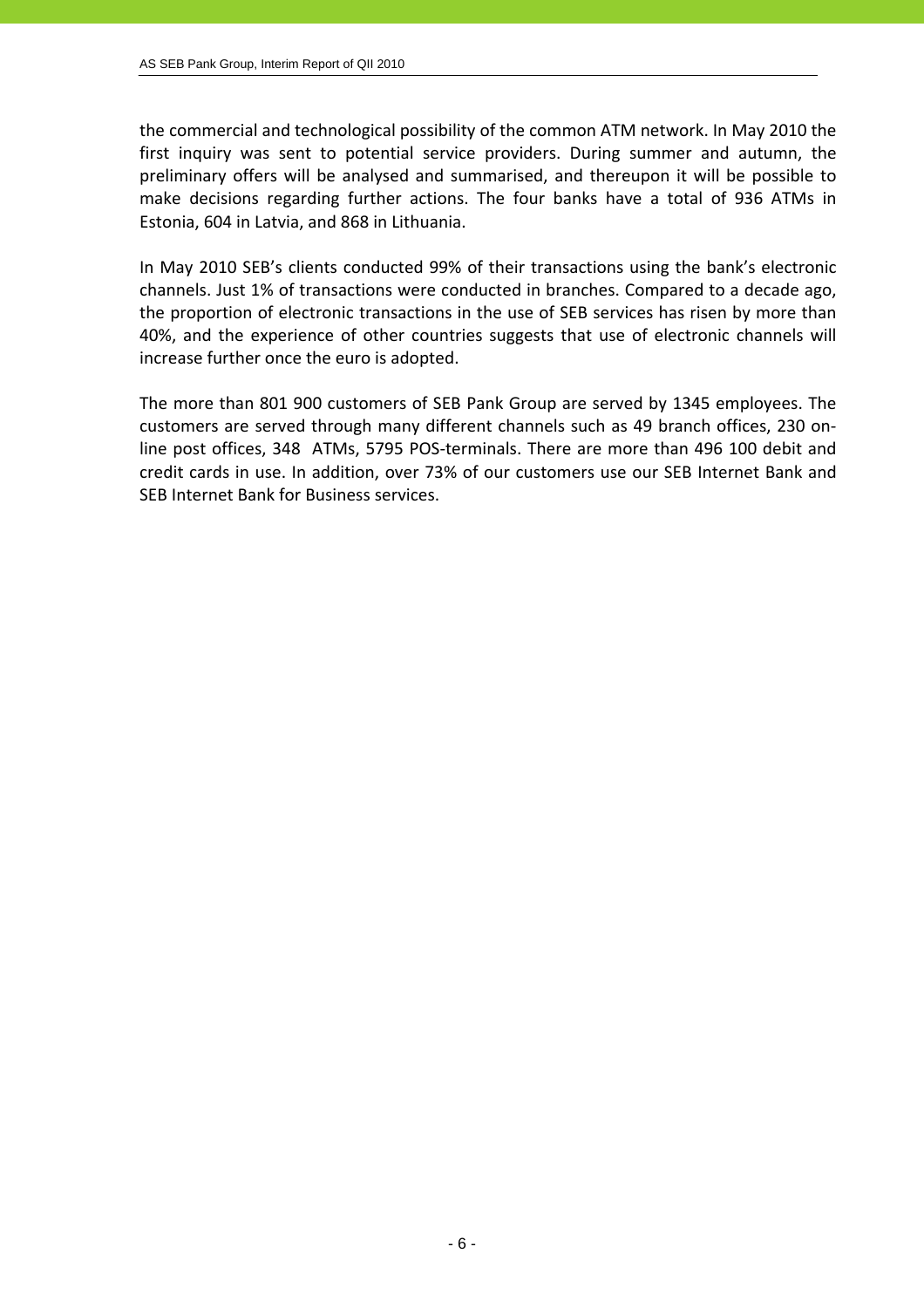# **3. Capital adequacy**

(millions of EEK)

| <b>CAPITAL BASE</b>                                                                  | 30.06.10 | 31.12.09   |
|--------------------------------------------------------------------------------------|----------|------------|
| Paid-in share capital                                                                | 665.6    | 665.6      |
| Premium                                                                              | 1,346.6  | 1,346.6    |
| General banking reserves                                                             | 306.0    | 306.0      |
| Retained earnings / loss                                                             | 5,137.4  | 6,428.2    |
| Unrealised profit for previous periods on shares of subsidiaries and associated      |          |            |
| companies (negative)                                                                 | $-1.7$   | $-3.8$     |
| Intangibles                                                                          | $-6.6$   | $-9.6$     |
| Loss for the period (group without life insurance)                                   | 0.0      | $-1,427.1$ |
| Total primary own funds                                                              | 7,447.4  | 7,305.9    |
| Subordinated debt                                                                    | 2,613.0  | 2,613.0    |
| Available for sale financial instruments                                             | 2.3      | 2.9        |
| Unrealised part of profit on shares of subsidiaries and associated companies         | 0.8      | 1.7        |
| Allowances and adjustments exceeding expected loss                                   | 199.7    | 231.2      |
| Total supplementary own funds                                                        | 2,815.7  | 2,848.8    |
| Majority holding in insurers                                                         | 0.0      | 30.0       |
| Total deductions                                                                     | 0.0      | 30.0       |
| Primary own funds after deductions                                                   | 7,447.4  | 7,290.9    |
| Supplementary own funds included in calculation of capital adequacy                  | 2,815.7  | 2,833.8    |
| Own funds included in calculation of capital adequacy                                | 10,263.1 | 10,124.7   |
|                                                                                      |          |            |
| <b>CAPITAL REQUIREMENTS</b>                                                          | 30.06.10 | 31.12.09   |
| Municipalities and regions with standardised approach                                | 88.0     | 92.0       |
| State agencies, non-profit institutions and associations with standardised           |          |            |
| approach                                                                             | 1.9      | 2.1        |
| Retail claims with standardised approach                                             | 237.2    | 223.7      |
| Overdue claims with standardised approach                                            | 23.3     | 19.7       |
| Shares of investment funds with standardised approach                                | 6.3      | 6.1        |
| Other assets with standardised approach                                              | 45.4     | 52.6       |
| Credit institutions, investment firms and municipalities with IRB                    | 79.1     | 35.5       |
| Other companies with IRB                                                             | 2,456.2  | 3,058.1    |
| Retail claims with IRB                                                               | 792.7    | 760.3      |
| Total capital requirements for covering the credit risk and counterparty credit risk | 3,730.1  | 4,250.1    |
| Capital requirement for covering interest position risk                              | 27.7     | 28.9       |
| Capital requirement for covering equity position risk                                | 0.4      | 0.5        |
| AMA of operational risk                                                              | 105.9    | 95.5       |
| Capital requirements total                                                           | 3,864.1  | 4,375.0    |
| Transition period floor of own funds if using IRB                                    | 4,814.8  | 5,036.1    |
| Capital requirements for calculating capital adequacy                                | 4,814.8  | 5,036.1    |

\*Basel II calculations are made for Group without AS SEB Elu‐ ja Pensionikindlustus (li fe insurance), holding in insurer is deducted.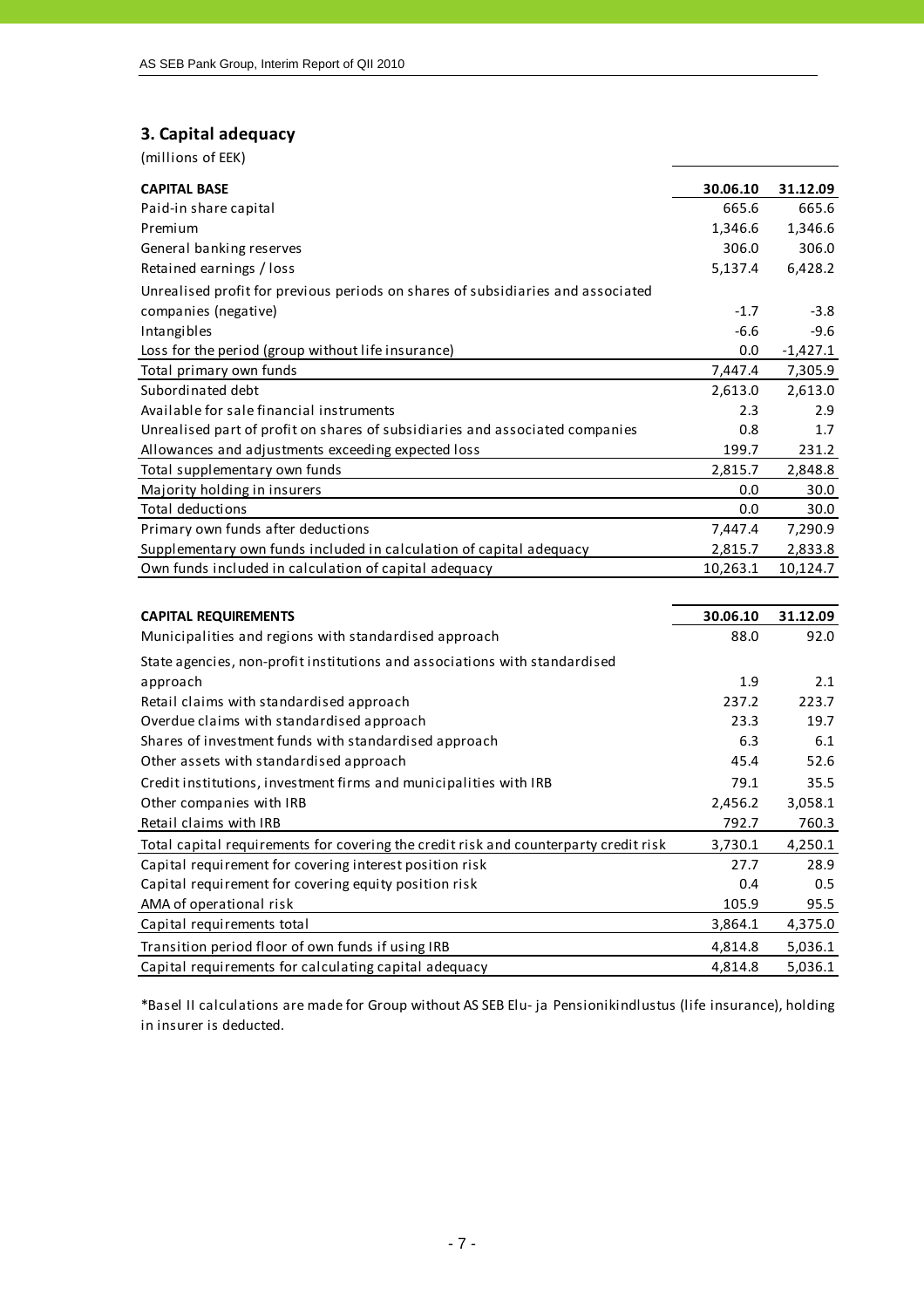#### **CAPITAL RATIOS**

| Capital adequacy, %     | 21.32 | 20.10 |
|-------------------------|-------|-------|
| Tier 1 Capital Ratio, % | 15.47 | 14.48 |
| Tier 2 Capital Ratio, % | 5.85  | 5.62  |

#### **MEMBERS OF CONSOLIDATION GROUP, INCLUDED TO CAPITAL ADEQUACY CALCULATION**

#### AS SEB Pank AS SEB Liising Group AS SEB Varahaldus AS Bangalo AS SEB Enskilda OÜ Estectus (no more in consolidation group from February, 2010)

| 30.06.10 | 31.12.09 |
|----------|----------|
| 21.32    | 20.10    |
| 15.47    | 14.48    |
| 5.85     | 5.62     |

#### **MEMBERS OF CONSOLIDATION GROUP, NOT INCLUDED TO CAPITAL ADEQUACY CALCULATION**

AS SEB Elu‐ ja Pensionikindlustus (no more in consolidation group from January, 2010)

SEB Pank Group is using the internal ratings based approach for reporting of credit risk and advanced approach for reporting of operational risk under Basel II.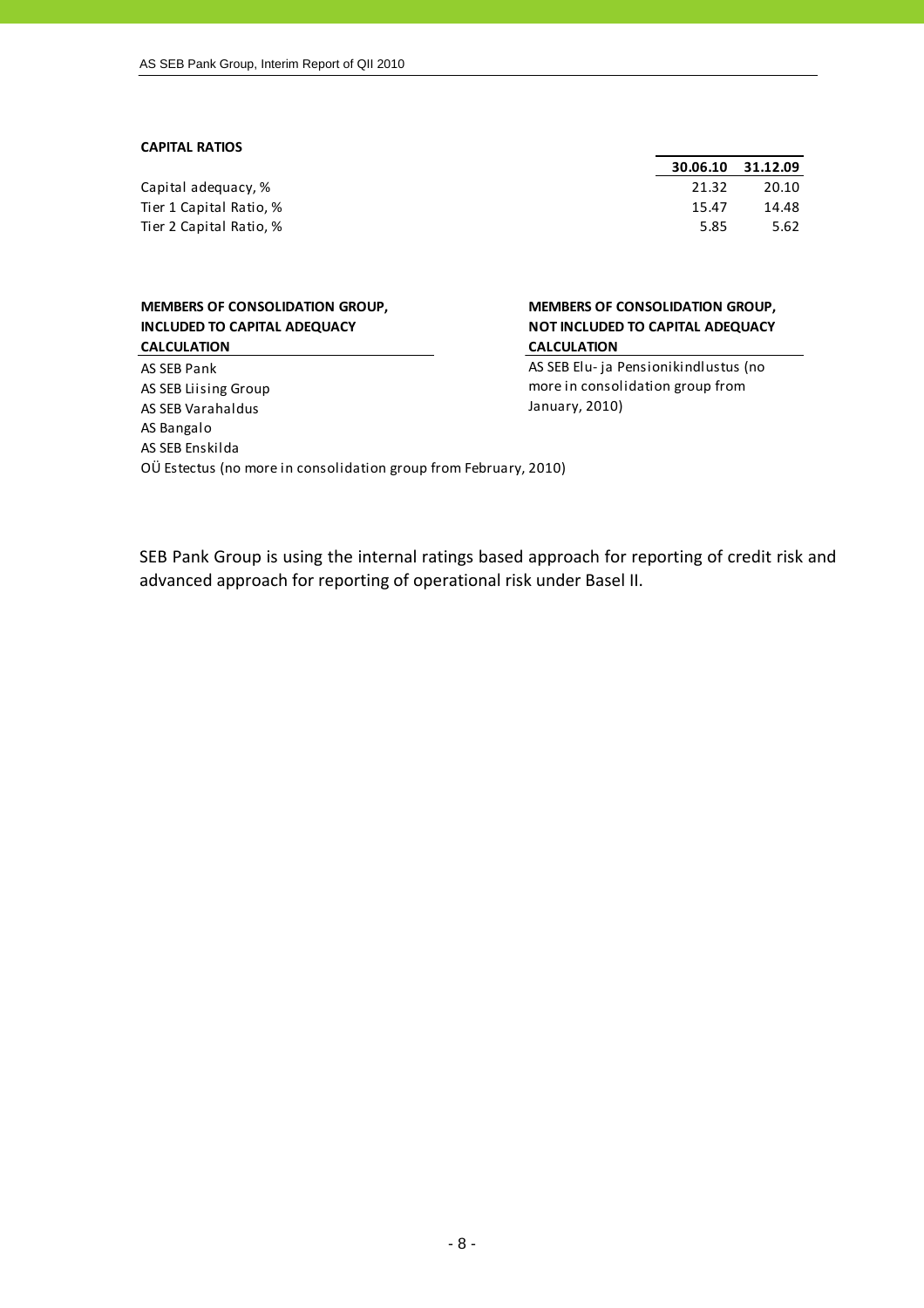# **4. Risk concentration**

|                                                                                                                         | 30.06.10 | 31.12.09 | 30.06.09 |
|-------------------------------------------------------------------------------------------------------------------------|----------|----------|----------|
| Total claims against persons associated with the credit institution's<br>consolidation group, EEK mio                   | 20.9     | 24.9     | 19.4     |
| The share of claims of the persons associated with the credit<br>institution's consolidation group in net own funds, %, | 0.20     | 0.25     | 0.18     |
| Total of large exposure claims, EEK mio                                                                                 | 3.259.9  | 2.191.7  | 2,349.1  |
| The share of large exposure claims in net own funds, %                                                                  | 31.76    | 21.65    | 21.86    |
| Number of large exposure customers, pcs                                                                                 | 3        |          |          |

**5. Key figures**

| (millions of EEK)               |          |            |          |
|---------------------------------|----------|------------|----------|
|                                 | 30.06.10 | 31.12.09   | 30.06.09 |
| Net loss / profit               | 83.8     | $-1,381.9$ | $-541.8$ |
| Average equity                  | 7,505.4  | 8,147.7    | 8,559.7  |
| Return on equity (ROE), %       | 2.23     | $-16.96$   | $-12.66$ |
| Average assets                  | 73,016.4 | 79,746.8   | 81,842.6 |
| Return on assets (ROA), %       | 0.23     | $-1.73$    | $-1.32$  |
| Net interest income             | 563.2    | 1,328.4    | 730.8    |
| Average interest earning assets | 70,446.2 | 76,362.3   | 78,531.9 |
| Net interest margin (NIM), %    | 1.60     | 1.74       | 1.86     |
| Spread, %                       | 1.46     | 1.48       | 1.52     |
| Cost / Income ratio, %          | 53.5     | 72.5       | 83.5     |
| Ratio of impaired loans, %      | 4.55     | 4.41       | 2.66     |

#### **Explanations**

Return on equity (ROE) = Net profit / Average equity \* 100 Average equity = (Equity of current year end + Equity of previous year end) / 2 Return on assets (ROA) = Net profit / Average assets \* 100 Average assets = (Assets of current year end + Assets of previous year end) / 2 Cost of interest bearing liabilities = Interest expenses / Average interest bearing liabilities \*100 Cost / Income Ratio = Total Operating Expenses / Total Income \* 100 Spread = Yield on interest earning assets ‐ Cost of interest bearing liabilities Ratio of impaired loans = Individually impaired loans / Loans to customers Net interest margin (NIM) = Net interest income / Average interest earning assets \* 100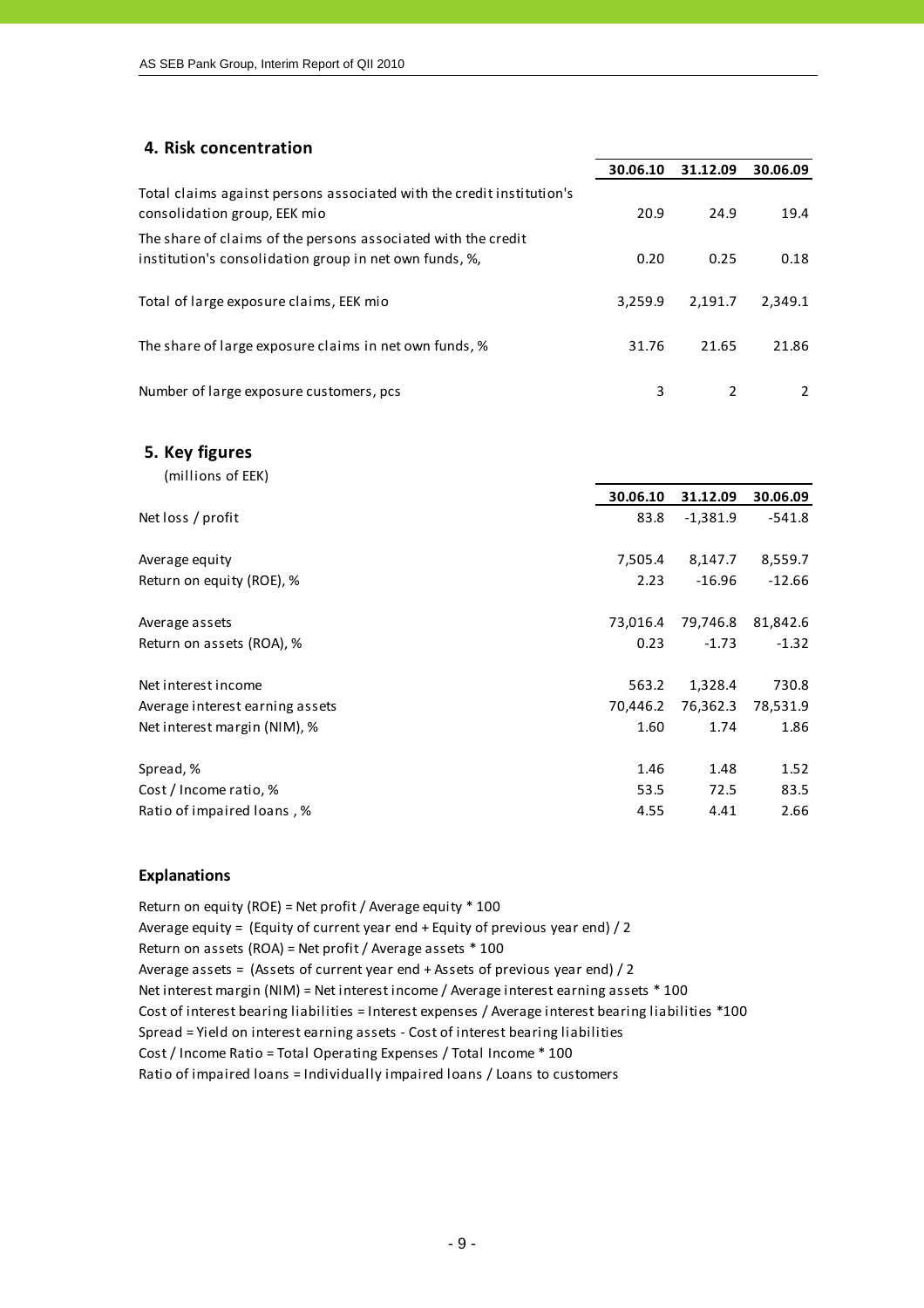#### **Interest earning assets:**

Balances with central bank Loans and advances to credit institutions (all without accrued interests) Loans and advances to customers

#### **Interest bearing liabilities:**

Due to credit institutions Due to customers Loan funds Issued debt securities Subordinated loans (all without accrued interests)

#### **Total Operating Expenses:**

Personnel expenses Other expenses Depreciation, amortisation and impairment of tangible and intangible assets

#### **Total Income:**

Net interest income Net fee and commission income Net income from foreign exchange Gains less losses from financial assets at fair value through profit or loss Income from insurance activities Income from dividends Gains less losses from investment securities Share of profit of associates Other income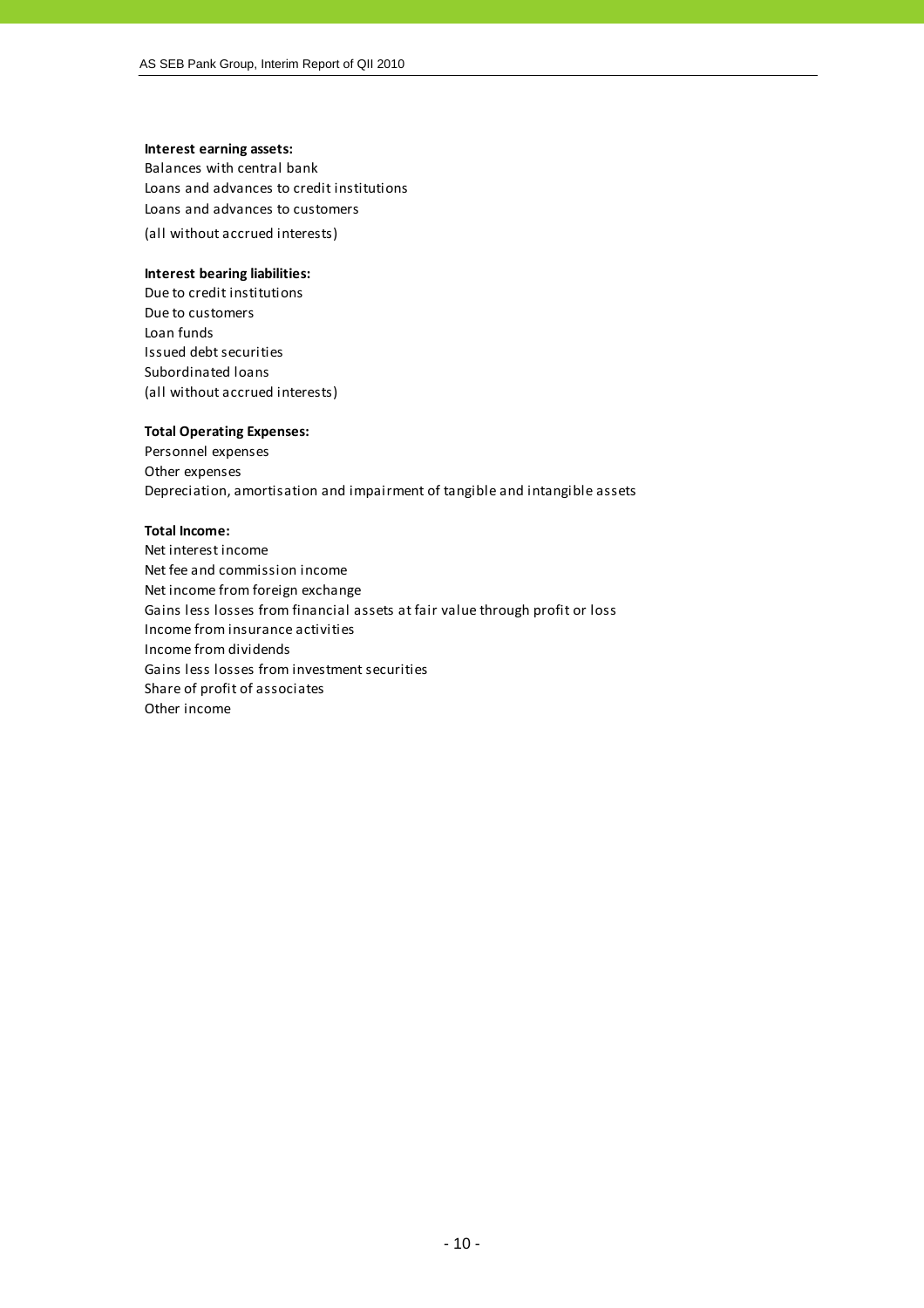## **III. Consolidated financial statements**

# **1. Consolidated income statement**

|                                                                   |      | 2010     |          | 2009         |                 |
|-------------------------------------------------------------------|------|----------|----------|--------------|-----------------|
|                                                                   | Note | 6 months |          | QII 6 months | QII             |
| Interest and similar income                                       | 2    | 992.0    | 477.6    | 1,841.9      | 805.0           |
| Interest expenses and similar charges                             | 3    | $-428.8$ | $-200.2$ | $-1,111.1$   | $-466.3$        |
| Net Interest Income                                               |      | 563.2    | 277.4    | 730.8        | 338.7           |
| Fee and commission income                                         | 4    | 404.6    | 206.2    | 389.7        | 203.0           |
| Fee and commission expense                                        | 5    | $-106.7$ | $-55.3$  | $-119.8$     | $-60.4$         |
| Net fee and commission income                                     |      | 297.9    | 150.9    | 269.9        | 142.6           |
| Net income from foreign exchange                                  |      | 54.6     | 29.0     | 54.6         | 26.6            |
| Gains less losses from financial assets at fair value through     |      |          |          |              |                 |
| profit or loss                                                    |      | 23.2     | 11.8     | $-1.5$       | $-5.9$          |
| Income from dividends                                             |      | 0.9      | 0.8      | 0.0          | 0.0             |
| Gains less losses from investment securities                      |      | 51.8     | 0.1      | 5.8          | 0.0             |
| Share of profit of associates                                     |      | 0.1      | $-0.2$   | 0.4          | 1.1             |
| Other income                                                      |      | 77.5     | 39.5     | 6.3          | 2.9             |
|                                                                   |      |          |          |              |                 |
| Personnel expenses                                                |      | $-275.7$ | $-140.7$ | $-320.5$     | $-148.3$        |
| Other expenses                                                    |      | $-269.2$ | $-123.7$ | $-179.9$     | $-96.1$         |
| Depreciation, amortisation and impairment of tangible and         |      |          |          |              |                 |
| intangible assets                                                 |      | $-26.9$  | $-13.1$  | $-410.8$     | $-394.7$        |
|                                                                   |      |          |          |              |                 |
| Profit before impairment losses on loans and advances             |      | 497.4    | 231.8    | 155.1        | $-133.1$        |
|                                                                   |      |          |          |              |                 |
| Impairment losses on loans and advances                           | 6    | $-413.6$ | $-207.3$ | $-722.9$     | $-432.4$        |
| Profit/loss before income tax                                     |      | 83.8     | 24.5     | $-567.8$     | $-565.5$        |
| Income tax                                                        |      | 0.0      | 0.0      | 0.0          | 0.0             |
|                                                                   |      |          |          |              |                 |
| Net profit/loss from continuing operations                        |      | 83.8     | 24.5     | $-567.8$     | $-565.5$        |
| Net profit from discontinuing operations                          | 11   | 0.0      | 0.0      | 26.0         | 13.7            |
|                                                                   |      |          |          |              |                 |
| Net profit                                                        |      | 83.8     | 24.5     | $-541.8$     | $-551.8$        |
|                                                                   |      |          |          |              |                 |
| Profit/loss attributable to:                                      |      |          |          |              |                 |
| Sole equity holder of the parent entity (total)                   |      | 83.8     | 24.5     | $-541.8$     | $-551.8$        |
| -Net profit/loss from continuing operations                       |      | 83.8     | 24.5     | $-567.8$     | $-565.5$        |
| -Net profit/loss from discontinuing operations                    |      | 0.0      | 0.0      | 26.0         | 13.7            |
|                                                                   |      | 83.8     | 24.5     | $-541.8$     | $-551.8$        |
| 2. Consolidated statement of comprehensive income                 |      |          |          |              |                 |
|                                                                   |      | 2010     |          | 2009         |                 |
|                                                                   |      | 6 months |          | QII 6 months |                 |
| Net profit                                                        |      | 83.8     | 24.5     | $-541.8$     | QII<br>$-551.8$ |
| Other comprehensive income/expense                                |      |          |          |              |                 |
| Revaluation of available-for-sale financial assets                |      | 0.0      | 0.4      | $-2.7$       | 20.4            |
|                                                                   |      |          |          |              |                 |
| Total other comprehensive income/expense                          |      | 0.0      | 0.4      | $-2.7$       | 20.4            |
|                                                                   |      |          |          |              |                 |
| Total comprehensive income/expense                                |      | 83.8     | 24.9     | $-544.5$     | $-531.4$        |
|                                                                   |      |          |          |              |                 |
| Sole equity holder of the parent entity (total)                   |      | 83.8     | 24.9     | -544.5       | $-531.4$        |
| -Total comprehensive income/expense from continuing operations    |      | 83.8     | 24.9     | $-570.5$     | $-545.1$        |
| -Total comprehensive income/expense from discontinuing operations |      | 0.0      | 0.0      | 26.0         | 13.7            |
|                                                                   |      | 83.8     | 24.9     | -544.5       | $-531.4$        |
|                                                                   |      |          |          |              |                 |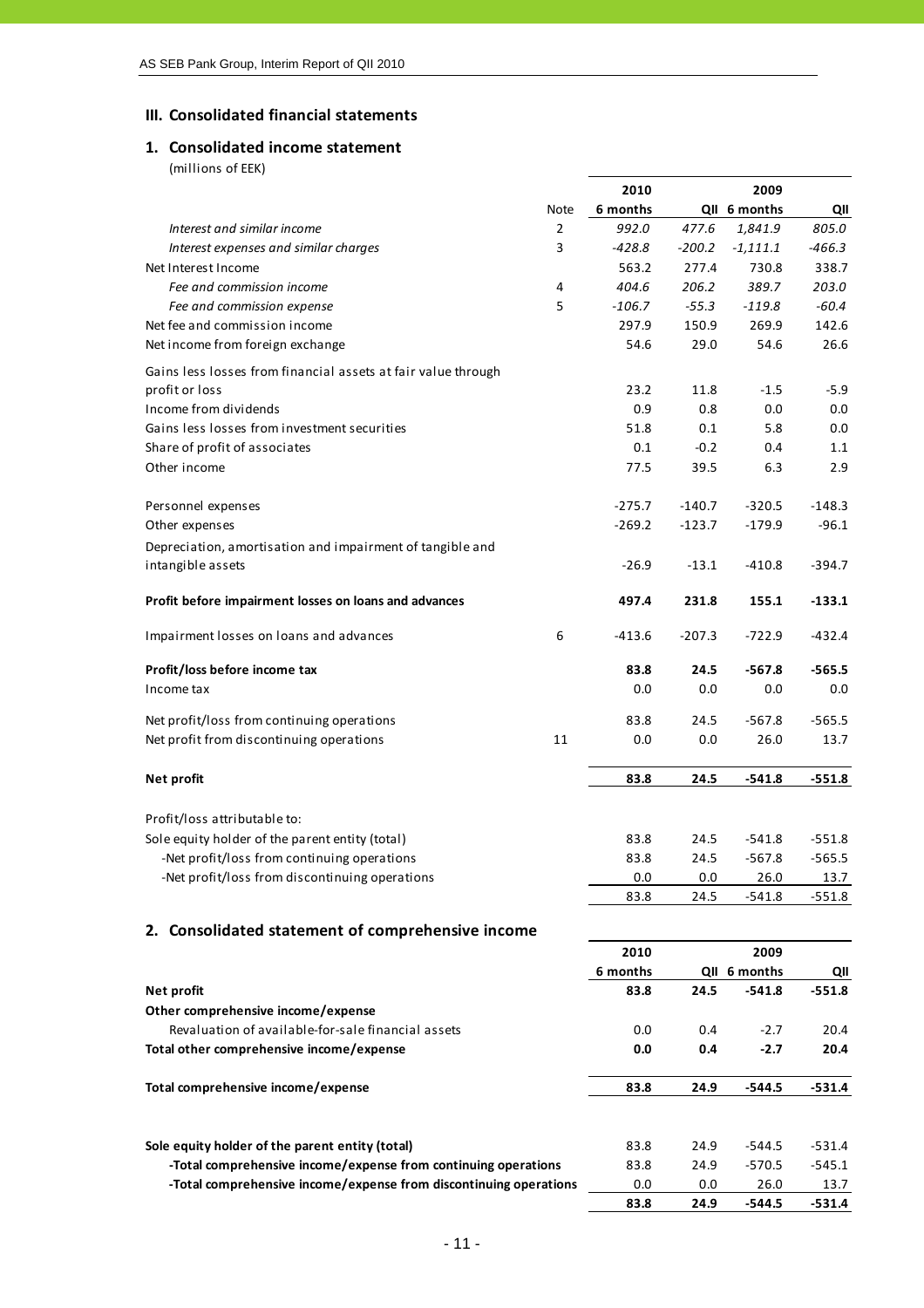# **3. Consolidated statement of financial position**

|                                                                       | <b>Note</b> |          | 30.06.10 31.12.09 |
|-----------------------------------------------------------------------|-------------|----------|-------------------|
| <b>ASSETS</b>                                                         |             |          |                   |
| Cash                                                                  |             | 609.2    | 638.9             |
| Balances with central bank                                            |             | 5,741.5  | 4,827.1           |
| Loans and advances to credit institutions                             |             | 5,719.0  | 4,633.4           |
| Loans and advances to customers                                       |             |          | 58,290.4 61,846.3 |
| Financial assets held for trading                                     |             | 384.5    | 366.2             |
| Available-for-sale financial assets                                   |             | 80.2     | 99.6              |
| Other assets                                                          |             | 669.5    | 662.8             |
| Investments in associates                                             |             | 7.6      | 10.1              |
| Intangible assets                                                     |             | 6.6      | 9.6               |
| Property, plant and equipment                                         |             | 102.3    | 116.8             |
| Investment properties                                                 |             | 25.0     | 25.4              |
|                                                                       |             |          | 71,635.8 73,236.2 |
| Assets classified as discontinuing operations                         | 11          | 0.0      | 1,160.9           |
| <b>TOTAL ASSETS</b>                                                   |             |          | 71,635.8 74,397.1 |
| LIABILITIES AND SHAREHOLDERS' EQUITY                                  |             |          |                   |
| Due to credit institutions                                            |             |          | 27,935.3 29,786.0 |
| Due to customers                                                      |             |          | 31,804.6 31,824.2 |
| Loan funds                                                            |             | 145.9    | 188.5             |
| Other liabilities                                                     |             | 1,175.5  | 851.1             |
| Financial liabilities at fair value through profit or loss            |             | 406.0    | 358.5             |
| Provisions                                                            |             | 5.3      | 2.6               |
| Subordinated loans                                                    |             | 2,615.9  | 2,615.9           |
|                                                                       |             | 64,088.5 | 65,626.8          |
| Liabilities included in assets classified as discontinuing operations | 11          | 0.0      | 1,306.8           |
| <b>Total Liabilities</b>                                              |             |          | 64,088.5 66,933.6 |
|                                                                       |             |          |                   |
| Share capital                                                         |             | 665.6    | 665.6             |
| Share premium                                                         |             | 1,346.6  | 1,346.6           |
| Other reserves                                                        |             | 311.1    | 332.0             |
| Retained earnings                                                     |             | 5,224.0  | 5,119.3           |
| <b>Total shareholders' equity</b>                                     |             | 7,547.3  | 7,463.5           |
| TOTAL LIABILITIES AND SHAREHOLDERS' EQUITY                            |             | 71,635.8 | 74,397.1          |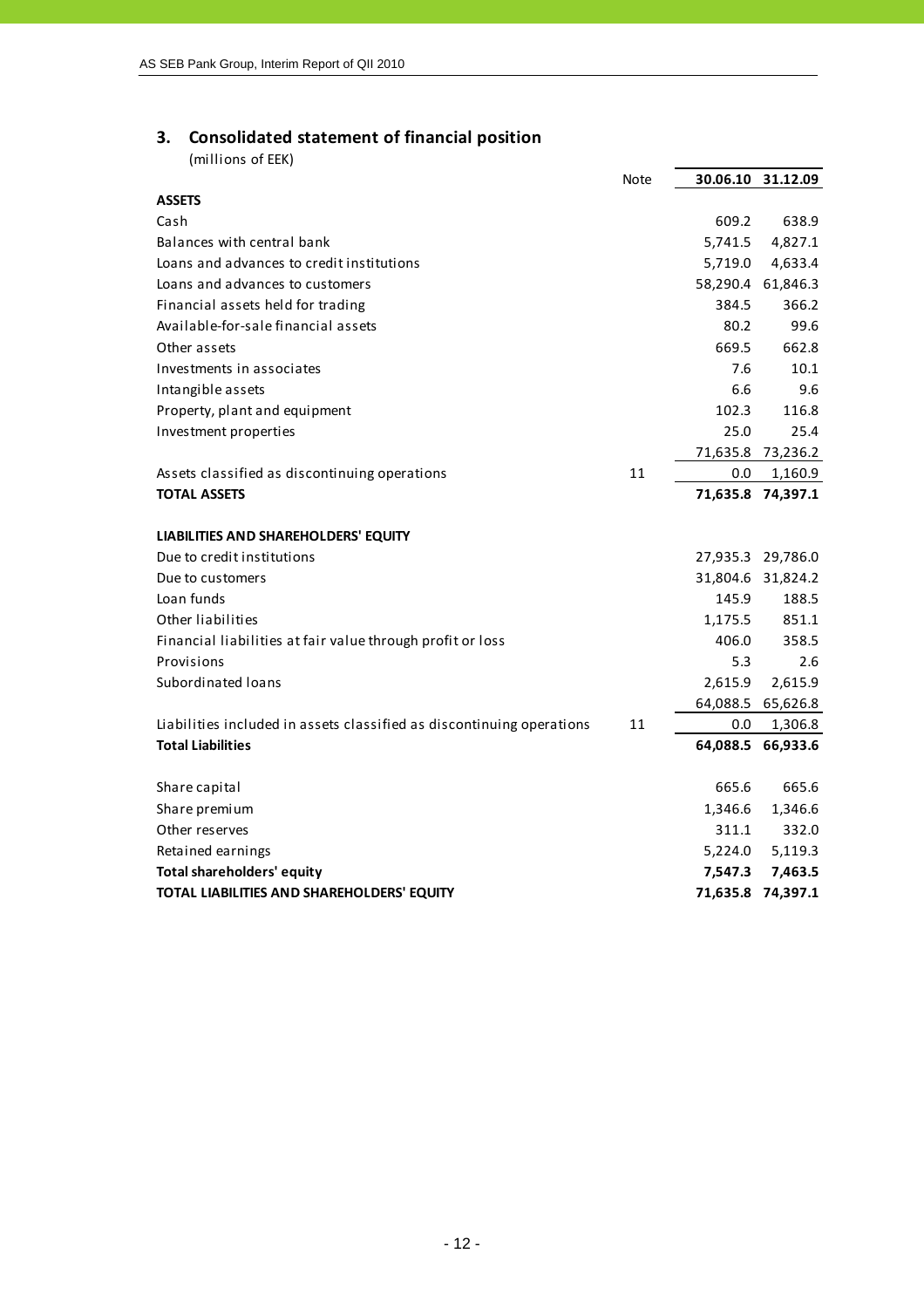# **4. Consolidated cash flow statement**

|                                                                                                                       | 2010<br>6 months      | 2009<br>6 months   |
|-----------------------------------------------------------------------------------------------------------------------|-----------------------|--------------------|
| I. Cash flows from operating activities                                                                               |                       |                    |
| Interest received                                                                                                     | 980.3                 | 1,940.7            |
| Interest paid                                                                                                         | $-470.9$              | $-1,384.1$         |
| Dividends received                                                                                                    | 0.9                   | 0.0                |
| Fee and commission received                                                                                           | 404.6                 | 389.7              |
| Fee and commission paid                                                                                               | $-106.7$              | $-119.8$           |
| Net trading income and other operating income                                                                         | 533.7                 | 152.2              |
| Personnel expenses and other operating expenses                                                                       | $-478.7$              | $-465.6$           |
| Revaluation adjustments                                                                                               | $-1.0$                | $-0.9$             |
| Cash flows from operating activities before changes in the operating assets and<br>liabilities, continuing operations | 862.2                 | 512.2              |
| Cash flows from operating activities before changes in the operating assets and                                       |                       |                    |
| liabilities, discontinuing operations                                                                                 | 0.0                   | 25.5               |
|                                                                                                                       |                       |                    |
| Changes in operating assets:<br>Loans and advances to credit institutions                                             |                       |                    |
| Loans and advances to customers                                                                                       | $-1,164.9$<br>2,702.8 | $-27.2$<br>2,895.0 |
| Other assets                                                                                                          | 16.8                  | 207.6              |
|                                                                                                                       |                       |                    |
| <b>Changes of operating liabilities:</b>                                                                              |                       |                    |
| Due to credit institutions                                                                                            | $-2,112.9$            | $-3,854.8$         |
| Due to customers                                                                                                      | 4.8                   | $-1,616.9$         |
| Loan funds                                                                                                            | $-42.6$               | 48.2               |
| Other liabilities                                                                                                     | $-647.2$              | $-167.6$           |
| Cash flow from (used in) operating activities, continuing operations                                                  | $-381.0$              | $-2,003.5$         |
| Cash flow from (used in) operating activities, discontinuing operations                                               | 0.0                   | $-22.5$            |
| II. Cash flows from investing activities                                                                              |                       |                    |
| Net increase-/decrease+ of investment portfolio securities                                                            | 1,073.7               | 228.4              |
| Proceeds from sale and liquidation of subsidiaries                                                                    | 51.8                  | 0.0                |
| Proceeds from sale and liquidation of associates                                                                      | 2.5                   | 5.4                |
| Purchase of investment properties, tangible and intangible assets                                                     | $-15.9$               | $-17.4$            |
| Proceeds from sale of investment properties, tangible and intangible assets                                           | 35.9                  | 1.1                |
| Cash flow from (used in) investing activities, continuing operations                                                  | 1,148.0               | 217.5              |
| Cash flow from (used in) investing activities, discontinuing operations                                               | 0.0                   | 156.4              |
| III. Cash flows from financing activities                                                                             |                       |                    |
| Repurchasing of debt securities                                                                                       | $-4.2$                | $-103.1$           |
| Cash used in financing activities, continuing operations                                                              | -4.2                  | $-103.1$           |
| Cash used in financing activities, discontinuing operations                                                           | 0.0                   | 0.0                |
| Net decrease/increase in cash and cash equivalents                                                                    | 762.8                 | $-1,755.2$         |
| Cash and cash equivalents at the beginning of period                                                                  | 10,094.0              | 12,153.1           |
| Effect of exchange rate changes on cash and cash equivalents                                                          | $-3.8$                | $-2.8$             |
| Cash and cash equivalents at the end of period                                                                        | 10,853.0              | 10,395.1           |
|                                                                                                                       |                       |                    |

| Cash and cash equivalents includes:                                    | 30.06.10 | 30.06.09 |
|------------------------------------------------------------------------|----------|----------|
| Cash on hand                                                           | 609.2    | 636.2    |
| Balances with the central bank                                         | 5,740.0  | 4,863.5  |
| Liquid deposits in other credit institutions, continuing operations    | 4.493.7  | 4.892.9  |
| Liquid deposits in other credit institutions, discontinuing operations | 0.0      | 0.1      |
| Trading portfolio                                                      | 10.1     | 2.4      |
|                                                                        | 10.853.0 | 10.395.1 |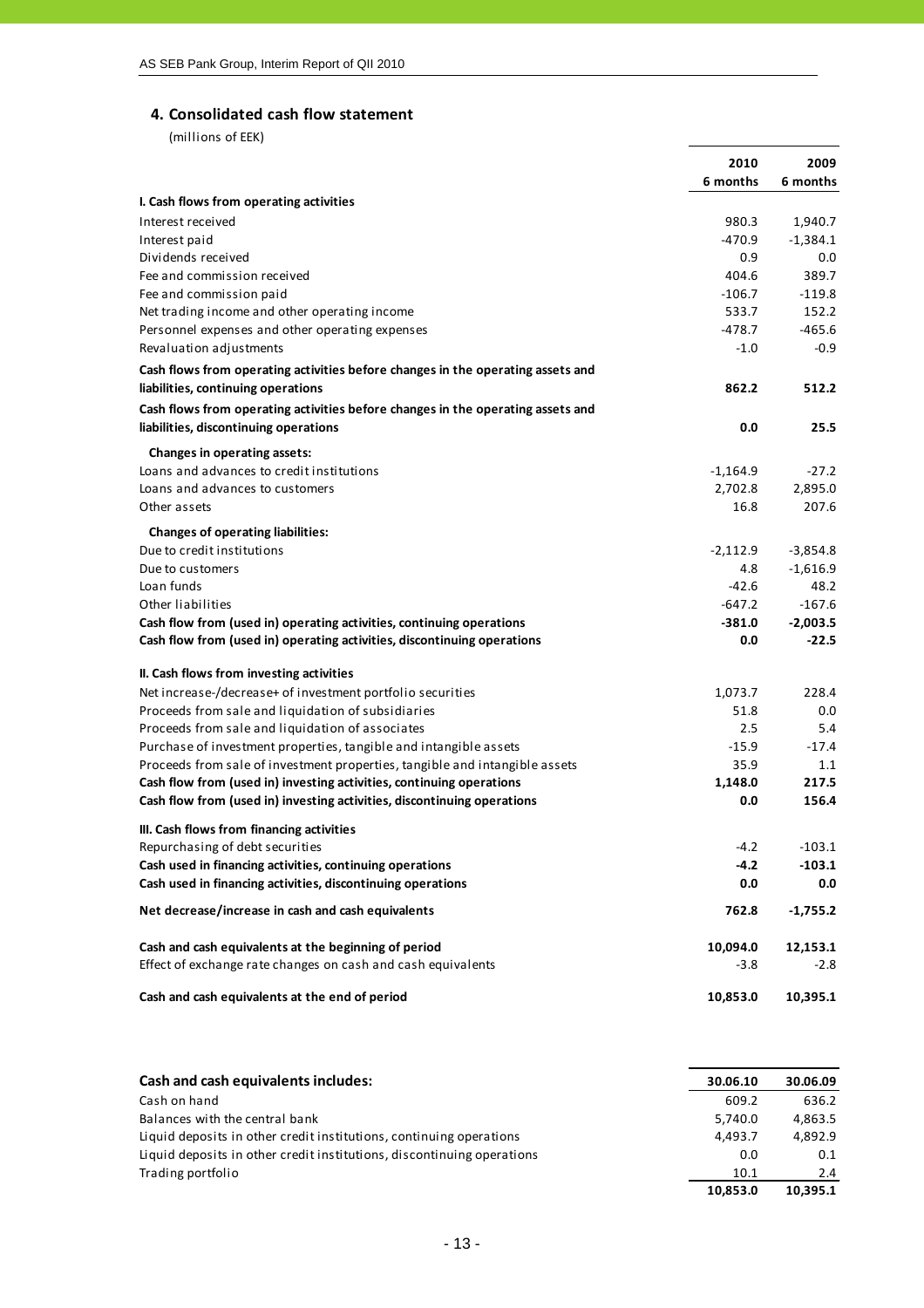# **5. Changes in consolidated shareholders' equity**

|                                                                 |         |              |                 |                    |                 | <b>Total</b>  |
|-----------------------------------------------------------------|---------|--------------|-----------------|--------------------|-----------------|---------------|
|                                                                 | Paid up | <b>Share</b> |                 | <b>Translation</b> | <b>Retained</b> | shareholders' |
|                                                                 | capital | premium      | <b>Reserves</b> | differences        | profit          | equity        |
| Year beginning 01.01.2009                                       | 665.6   | 1,346.6      | 318.9           | 0.0                | 6,500.8         | 8,831.9       |
| Statutory reserve                                               | 0.0     | 0.0          | 1.2             | 0.0                | $-1.2$          | 0.0           |
| Profit for the year                                             | 0.0     | 0.0          | 0.0             | 0.0                | $-541.8$        | $-541.8$      |
| Other comprehensive income:<br>Net change in available-for-sale |         |              |                 |                    |                 |               |
| financial assets                                                | 0.0     | 0.0          | $-2.7$          | 0.0                | 0.0             | $-2.7$        |
| Total other comprehensive income                                | 0.0     | 0.0          | $-2.7$          | 0.0                | 0.0             | $-2.7$        |
| Final balance 30.06.2009                                        | 665.6   | 1,346.6      | 317.4           | 0.0                | 5,957.8         | 8,287.4       |
| Year beginning 01.01.2010                                       | 665.6   | 1,346.6      | 332.0           | 0.0                | 5,119.3         | 7,463.5       |
| Statutory reserve                                               | 0.0     | 0.0          | $-19.5$         | 0.0                | 19.5            | 0.0           |
| Profit for the year                                             | 0.0     | 0.0          | 0.0             | 0.0                | 83.8            | 83.8          |
| Other comprehensive income:<br>Net change in available-for-sale |         |              |                 |                    |                 |               |
| financial assets                                                | 0.0     | 0.0          | $-1.4$          | 0.0                | 1.4             | 0.0           |
| Total other comprehensive income                                | 0.0     | 0.0          | $-1.4$          | 0.0                | 1.4             | 0.0           |
| Final balance 30.06.2010                                        | 665.6   | 1,346.6      | 311.1           | 0.0                | 5,224.0         | 7,547.3       |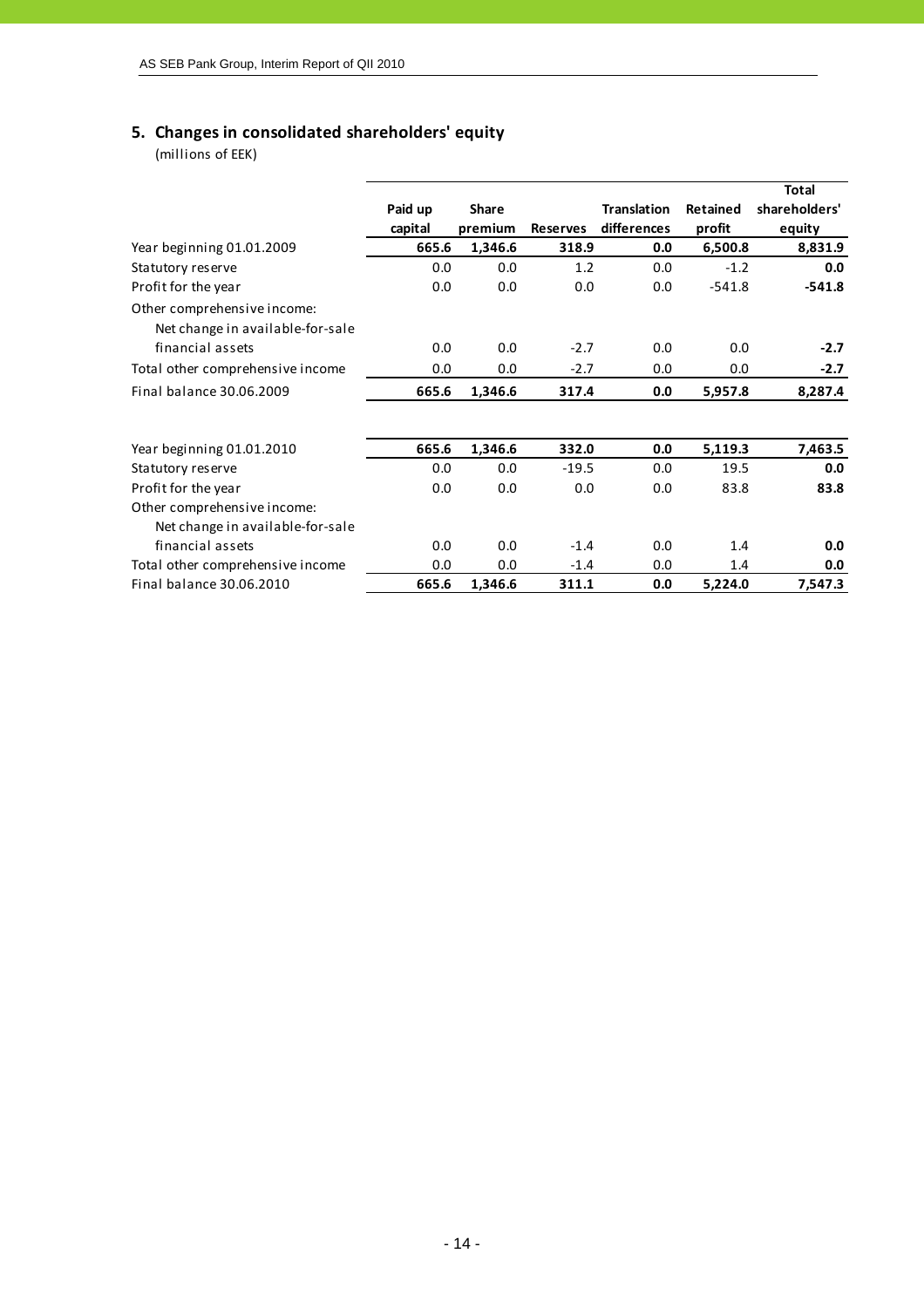# **6. Contingent assets and liabilities and commitments**

(millions of EEK)

| 30.06.10                          |               | <b>Contract amount</b> | <b>Fair value</b> |                    |  |
|-----------------------------------|---------------|------------------------|-------------------|--------------------|--|
|                                   | <b>Assets</b> | <b>Liabilities</b>     | <b>Assets</b>     | <b>Liabilities</b> |  |
| 1. Irrevocable transactions       | 1,094.2       | 6,992.6                | 0.0               | 0.0                |  |
| 1.1. Guarantees and pledges       | 898.6         | 3,134.2                | 0.0               | 0.0                |  |
| incl. financial guarantees        | 860.6         | 1,406.0                | 0.0               | 0.0                |  |
| 1.2. Loan commitments             | 195.6         | 3,858.4                | 0.0               | 0.0                |  |
| 2. Derivatives                    | 12,428.6      | 12,403.9               | 374.4             | 402.1              |  |
| 2.1. Currency related derivatives | 5,638.6       | 5,635.9                | 26.2              | 23.6               |  |
| 2.2. Interest related derivatives | 5,828.8       | 5,827.9                | 304.3             | 308.3              |  |
| 2.3. Equity related derivatives*  | 961.2         | 940.1                  | 43.9              | 70.2               |  |
|                                   | 13,522.8      | 19,396.5               | 374.4             | 402.1              |  |

| 31.12.09                          |               | <b>Contract amount</b> | <b>Fair value</b> |                    |  |
|-----------------------------------|---------------|------------------------|-------------------|--------------------|--|
|                                   | <b>Assets</b> | <b>Liabilities</b>     | Assets            | <b>Liabilities</b> |  |
| 1. Irrevocable transactions       | 1,049.7       | 8,056.7                | 0.0               | 0.0                |  |
| 1.1. Guarantees and pledges       | 658.5         | 3,285.8                | 0.0               | 0.0                |  |
| incl. financial quarantees        | 625.9         | 1,288.5                | 0.0               | 0.0                |  |
| 1.2. Loan commitments             | 391.2         | 4.770.9                | 0.0               | 0.0                |  |
| 2. Derivatives                    | 12,843.7      | 12,775.8               | 351.7             | 349.4              |  |
| 2.1. Currency related derivatives | 6,196.5       | 6,164.3                | 45.2              | 15.7               |  |
| 2.2. Interest related derivatives | 5,627.5       | 5,627.4                | 246.0             | 245.9              |  |
| 2.3. Equity related derivatives*  | 1,019.7       | 984.1                  | 60.5              | 87.8               |  |
|                                   | 13.893.4      | 20.832.5               | 351.7             | 349.4              |  |

\* Derivative transactions are executed to cover the client's position and the derivative risks are not taken to own portfolio. All risks arising from these transactions are fully mitigated with parent company. The equity option prices are calculated using for all input data (e.g. underlying prices or volumes) either independently sourced input (e.g. the underlying prices) or an independent price verification is performed on the next day to compare the values to independently sourced market data (e.g. for volumes).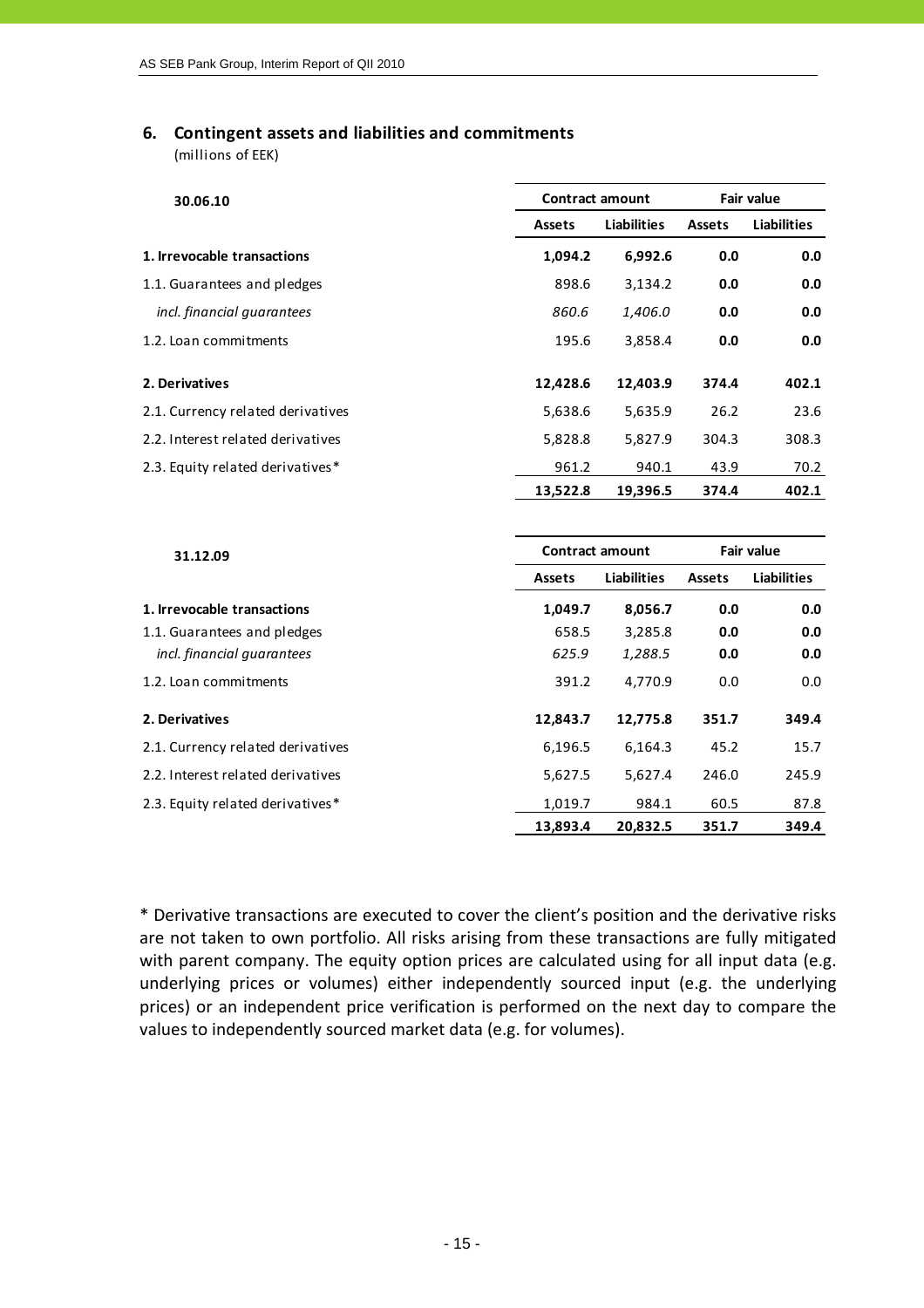# **Accounting principles**

The interim report of AS SEB Pank Group for QII 2010 has been prepared in conformity with International Accounting Standard IAS 34 "Interim Financial Reporting" and the disclosure requirements, established by Eesti Pank.

The accounting principles, used in the interim report of AS SEB Pank Group for QII 2010 are in conformity with the accounting principles, used in the annual report for the year ended on 31 December 2009.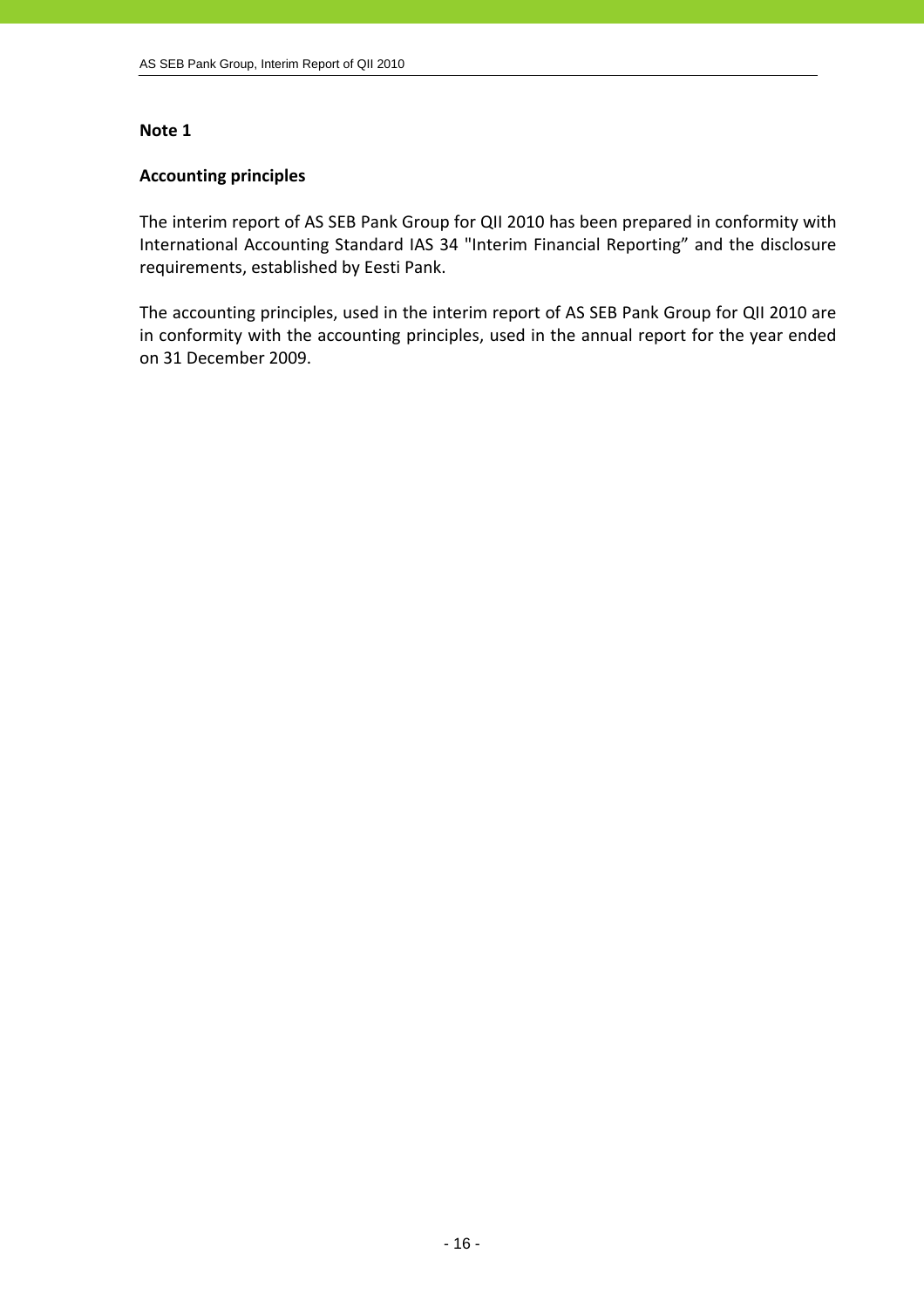#### **Interest and similar income**

(millions of EEK) **2010 2009**

|                           | 6 months | ΟII     | 6 months | QII   |
|---------------------------|----------|---------|----------|-------|
| Loans                     | 887.7    | 438.6   | 1.550.3  | 680.9 |
| Leasing                   | 90.2     | 29.9    | 258.6    | 114.2 |
| Deposits with other banks | 12.0     | 8.0     | 19.6     | 5.9   |
| Fixed income securities   | 2.1      | $1.1\,$ | 13.4     | 4.0   |
|                           | 992.0    | 477.6   | 1.841.9  | 805.0 |

#### **Note 3**

# **Interest expenses and similar charges**

(millions of EEK) **2010 2009**

|                                | 6 months | QII      | 6 months   | QII      |
|--------------------------------|----------|----------|------------|----------|
| Credit institutions            | $-243.6$ | $-119.3$ | $-583.8$   | $-226.7$ |
| Time and other saving deposits | $-134.5$ | $-56.0$  | $-316.3$   | $-142.2$ |
| Demand deposits                | $-26.0$  | $-12.7$  | $-154.7$   | $-72.5$  |
| Subordinated debts             | $-21.9$  | $-11.0$  | $-50.7$    | $-22.2$  |
| Issued bonds                   | 0.0      | 0.0      | $-2.5$     | $-1.2$   |
| Loan funds                     | $-2.7$   | $-1.2$   | $-2.9$     | $-1.5$   |
| Other                          | $-0.1$   | 0.0      | $-0.2$     | 0.0      |
|                                | $-428.8$ | $-200.2$ | $-1.111.1$ | $-466.3$ |

## **Note 4**

#### **Fee and commission income**

| (millions of EEK)                             | 2010     |       | 2009     |       |
|-----------------------------------------------|----------|-------|----------|-------|
|                                               | 6 months | QII   | 6 months | QII   |
| Credit and payment cards                      | 142.2    | 73.5  | 151.8    | 76.5  |
| Securities market services                    | 92.8     | 47.9  | 71.0     | 39.2  |
| <b>Transaction fees</b>                       | 57.0     | 29.4  | 31.3     | 16.8  |
| Credit contracts*                             | 31.7     | 16.6  | 57.4     | 30.1  |
| Non-life insurance brokerage fees             | 19.1     | 9.9   | 20.1     | 10.1  |
| Income from leasing agreements (full service) | 13.1     | 6.3   | 0.4      | 0.3   |
| Corporate Finance fees                        | 5.1      | 1.0   | 18.7     | 9.0   |
| Other settlement fees                         | 14.6     | 7.3   | 12.7     | 7.2   |
| Income from electronic channels               | 8.4      | 4.2   | 8.5      | 4.4   |
| Cash handling fees                            | 8.5      | 4.4   | 6.4      | 3.3   |
| Other                                         | 12.1     | 5.7   | 11.4     | 6.1   |
|                                               | 404.6    | 206.2 | 389.7    | 203.0 |

\*Credit contracts include loan, leasing, letter of credit and guarantee contracts signed with customers, which are short-term and do not constitute interest income, but are of administrative nature for arrangement reorganisation of credits.

#### **Note 5**

#### **Fee and commission expense**

(millions of EEK) **2010 2009**

|                                               | 6 months | QII     | 6 months | QII     |
|-----------------------------------------------|----------|---------|----------|---------|
| Credit and payment cards                      | $-53.3$  | $-27.8$ | $-59.5$  | $-30.1$ |
| Cash collecting fees                          | $-13.5$  | $-7.0$  | $-9.7$   | $-4.4$  |
| Expenses to leasing agreements (full service) | $-10.1$  | $-5.2$  | $-14.1$  | $-7.2$  |
| Securities market                             | $-9.8$   | $-5.2$  | $-13.5$  | $-6.8$  |
| <b>Transaction fees</b>                       | $-7.4$   | $-3.5$  | $-9.1$   | $-4.6$  |
| Expenses of electronic channels               | $-4.9$   | $-2.2$  | $-7.2$   | $-3.9$  |
| Corporate Finance fees                        | 0.0      | 0.0     | $-6.7$   | $-3.4$  |
| Other                                         | $-7.7$   | $-4.4$  | 0.0      | 0.0     |
|                                               | $-106.7$ | $-55.3$ | $-119.8$ | -60.4   |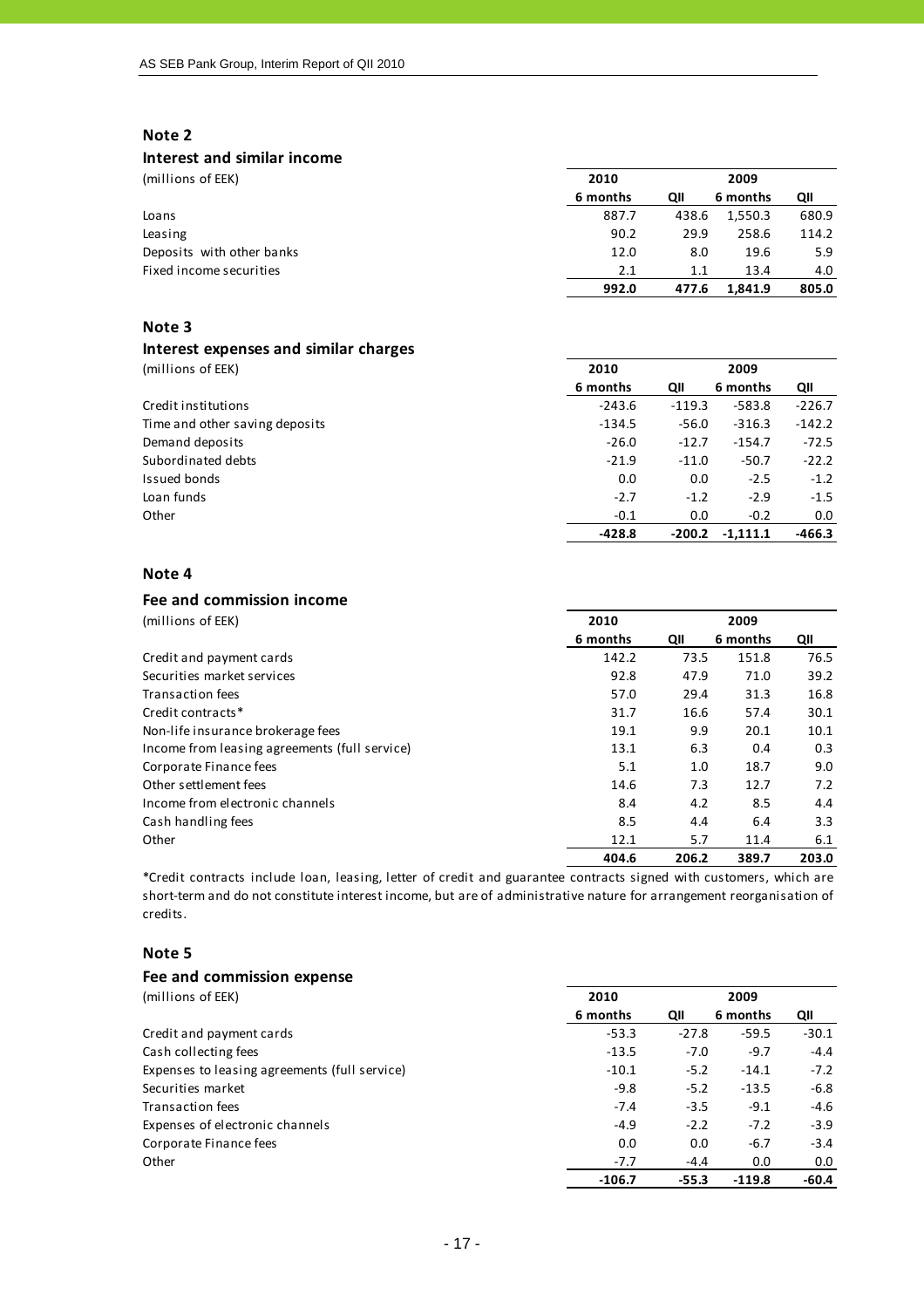# **Impairment losses on loans and advances**

| (millions of EEK)                                   | 2010     |          | 2009     |          |
|-----------------------------------------------------|----------|----------|----------|----------|
|                                                     | 6 months | QII      | 6 months | QII      |
| <b>Impairment losses</b>                            | $-409.3$ | $-207.6$ | $-701.5$ | $-420.7$ |
| impairment losses of reporting period               | $-664.1$ | $-370.7$ | $-733.8$ | $-439.5$ |
| recoveries from write-offs                          | 0.9      | 0.7      | 1.5      | 0.4      |
| correction of impairment losses of previous period  | 253.9    | 162.4    | 30.8     | 18.4     |
| <b>Impairment losses for contingent liabilities</b> | $-4.3$   | 0.3      | 0.0      | 0.0      |
| Assets held for sale                                | 0.0      | 0.0      | $-21.4$  | $-11.7$  |
| reappraisal                                         | 0.0      | 0.0      | $-16.0$  | $-6.8$   |
| realised gains / losses                             | 0.0      | 0.0      | $-5.4$   | $-4.9$   |
|                                                     | $-413.6$ | $-207.3$ | $-722.9$ | $-432.4$ |

#### **Note 7**

#### **Allowances on loans and advances**

(millions of EEK)

|                                             | 30.06.10 | 31.12.09 |
|---------------------------------------------|----------|----------|
| At January, 1                               | 3,056.5  | 1,093.9  |
| Allowances of reporting periods             | 653.0    | 2,334.1  |
| Correction of allowances of previous period | $-253.9$ | $-359.3$ |
| Loans and advances written off              | $-2.4$   | $-11.7$  |
| Exchange rate adjustments                   | 3.5      | $-0.5$   |
| At the end of period                        | 3,456.7  | 3,056.5  |
| Recoveries from write-offs                  | 0.9      | 2.0      |

# **Note 8**

#### **Overdue**

| By overdue maturity |
|---------------------|
| (millions of EEK)   |

|                                 | $30$    | 30<60 | over 60 |              |
|---------------------------------|---------|-------|---------|--------------|
| 30.06.10                        | days    | days  | days    | <b>Total</b> |
| Loans and advances to customers | 2,265.2 | 546.6 | 4,615.7 | 7,427.5      |
| <b>Total</b>                    | 2,265.2 | 546.6 | 4,615.7 | 7,427.5      |
|                                 |         |       |         |              |
|                                 | $30$    | 30<60 | over 60 |              |
| 31.12.09                        | days    | days  | days    | <b>Total</b> |
| Loans and advances to customers | 1,942.5 | 554.8 | 4,128.0 | 6,625.3      |
| <b>Total</b>                    | 1,942.5 | 554.8 | 4.128.0 | 6,625.3      |

The tables indicate the gross balance of overdue claims.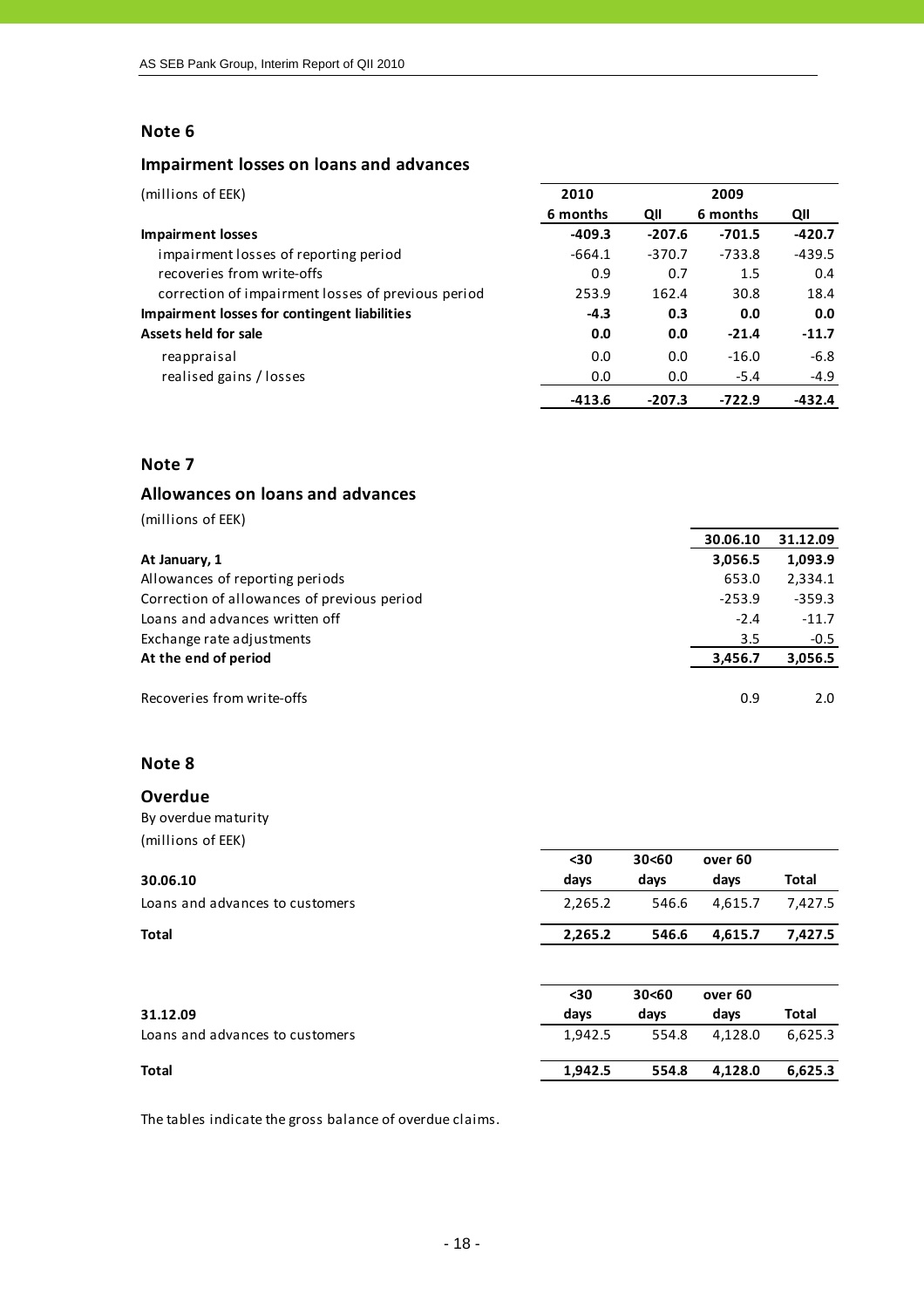# **Note 9 Geographic concentration of financial assets and liabilities**

0.0 0.0 0.0 0.0 0.0

(millions of EEK)

|                      |          | Cash and Loans and | Loans     |         |        |          |          |          |             |             |             |
|----------------------|----------|--------------------|-----------|---------|--------|----------|----------|----------|-------------|-------------|-------------|
|                      | balances | advances           | and       |         |        |          | Due to   |          |             |             |             |
| 30.06.10             | with     | to credit          | advances  |         |        |          | credit   | Due to   |             |             |             |
|                      | central  | institu-           | to custo- | Securi- | Other  | Total    | institu- | custo-   | Other       | Total       | Contingent  |
|                      | bank     | tions              | mers      | ties    | assets | assets   | tions    | mers     | liabilities | liabilities | liabilities |
| Sweden               | 9.2      | 4,034.1            | 36.9      | 73.3    | 5.1    | 4,158.6  | 26,931.7 | 131.7    | 2,923.9     | 29,987.3    | 22.1        |
| Estonia              | 5,872.2  | 128.7              | 57,833.0  | 384.1   | 618.9  | 64,836.9 | 103.8    | 28,124.6 | 1,278.1     | 29,506.5    | 6,816.7     |
| United Kingdom       | 2.2      | 10.0               | 35.6      | 2.4     | 0.1    | 50.3     | 133.2    | 1,551.3  | 0.2         | 1,684.7     | 5.6         |
| Russia               | 4.3      | 47.7               | 8.5       | 0.0     | 0.0    | 60.5     | 7.1      | 253.5    | 1.3         | 261.9       | 1.6         |
| Germany              | 368.4    | 1,310.8            | 4.9       | 0.0     | 0.0    | 1,684.1  | 565.1    | 47.1     | 0.0         | 612.2       | 115.3       |
| <b>United States</b> | 13.0     | 13.5               | 13.7      | 12.4    | 0.0    | 52.6     | 28.5     | 343.9    | 0.2         | 372.6       | 0.2         |
| Canada               | 1.4      | 0.0                | 0.0       | 0.0     | 0.0    | 1.4      | 1.1      | 11.0     | 0.1         | 12.2        | 0.0         |
| Japan                | 0.8      | 0.0                | 0.0       | 0.0     | 0.0    | 0.8      | 0.0      | 1.2      | 0.0         | 1.2         | 0.0         |
| Finland              | 0.0      | 0.6                | 289.9     | 0.0     | 0.0    | 290.5    | 4.9      | 131.3    | 0.1         | 136.3       | 17.5        |
| Latvia               | 4.6      | 71.5               | 0.2       | 0.0     | 0.0    | 76.3     | 45.1     | 27.4     | 0.1         | 72.6        | 0.0         |
| Lithuania            | 2.8      | 23.1               | 0.4       | 0.0     | 0.0    | 26.3     | 59.3     | 11.8     | 0.2         | 71.3        | 0.0         |
| Luxembourg           | 0.0      | 37.9               | 0.0       | 0.0     | 7.8    | 45.7     | 10.8     | 0.0      | 0.1         | 10.9        | 0.0         |
| Netherlands          | 0.0      | 0.0                | 9.6       | 0.0     | 0.0    | 9.6      | 0.1      | 3.0      | 0.1         | 3.2         | 0.0         |
| Other Western Europe | 6.7      | 21.5               | 45.1      | 0.1     | 0.1    | 73.5     | 44.0     | 260.6    | 0.0         | 304.6       | 12.4        |
| Other Eastern Europe | 3.6      | 19.2               | 0.7       | 0.0     | 0.0    | 23.5     | 0.3      | 24.9     | 0.1         | 25.3        | 0.0         |
| Other countries      | 61.5     | 0.4                | 11.9      | 0.0     | 171.4  | 245.2    | 0.3      | 881.3    | 144.1       | 1,025.7     | 1.2         |
|                      | 6,350.7  | 5,719.0            | 58,290.4  | 472.3   | 803.4  | 71,635.8 | 27,935.3 | 31,804.6 | 4,348.6     | 64,088.5    | 6,992.6     |

|                      |         | Cash and Loans and | Loans     |         |        |          |          |                   |             |             |             |
|----------------------|---------|--------------------|-----------|---------|--------|----------|----------|-------------------|-------------|-------------|-------------|
|                      |         | balances advances  | and       |         |        |          | Due to   |                   |             |             |             |
| 31.12.09             | with    | to credit          | advances  |         |        |          | credit   | Due to            |             |             |             |
|                      | central | institu-           | to custo- | Securi- | Other  | Total    | institu- | custo-            | Other       | Total       | Contingent  |
|                      | bank    | tions              | mers      | ties    | assets | assets   | tions    | mers              | liabilities | liabilities | liabilities |
| Sweden               | 5.6     | 9.2                | 28.3      | 111.0   | 10.1   | 164.2    | 28,849.4 | 100.8             | 2,860.9     | 31,811.1    | 26.9        |
| Estonia              | 5,233.5 | 109.4              | 61,380.7  | 347.3   | 713.0  | 67,783.9 | 191.5    | 28,206.8          | 1,103.1     | 29,501.4    | 7,876.0     |
| United Kingdom       | 2.5     | 21.2               | 39.8      | 1.2     | 0.0    | 64.7     | 80.5     | 1,472.5           | 0.3         | 1,553.3     | 5.6         |
| Russia               | 5.2     | 41.0               | 13.5      | 0.0     | 0.0    | 59.7     | 10.4     | 214.8             | 1.6         | 226.8       | 0.0         |
| Germany              | 130.4   | 4,352.6            | 5.2       | 0.0     | 0.0    | 4,488.2  | 568.2    | 50.5              | 0.0         | 618.7       | 115.3       |
| <b>United States</b> | 12.3    | 45.1               | 17.8      | 12.9    | 0.2    | 88.3     | 2.5      | 241.5             | 0.1         | 244.1       | 0.2         |
| Canada               | 1.2     | 0.1                | 0.0       | 0.0     | 0.0    | 1.3      | 3.7      | 10.6              | 0.0         | 14.3        | 0.0         |
| Japan                | 0.7     | 0.0                | 0.0       | 0.0     | 0.0    | 0.7      | 0.0      | 1.1               | 0.0         | 1.1         | 0.0         |
| Finland              | 0.0     | 0.7                | 290.3     | 3.4     | 0.5    | 294.9    | 2.6      | 120.9             | 0.2         | 123.7       | 17.5        |
| Latvia               | 4.4     | 3.6                | 0.2       | 0.0     | 0.0    | 8.2      | 25.4     | 34.4              | 3.0         | 62.8        | 0.0         |
| Lithuania            | 2.5     | 6.1                | 0.5       | 0.1     | 0.0    | 9.2      | 13.6     | 46.9              | 0.2         | 60.7        | 0.0         |
| Luxembourg           | 0.0     | 15.9               | 0.0       | 0.0     | 0.0    | 15.9     | 1.9      | 0.0               | 0.0         | 1.9         | 0.0         |
| Netherlands          | 0.0     | 0.1                | 9.7       | 0.0     | 0.1    | 9.9      | 0.0      | 3.2               | 0.1         | 3.3         | 0.0         |
| Other Western Europe | 7.0     | 16.4               | 43.2      | 0.0     | 0.3    | 66.9     | 35.4     | 628.9             | 0.2         | 664.5       | 12.6        |
| Other Eastern Europe | 3.0     | 7.4                | 0.6       | 0.0     | 0.2    | 11.2     | 0.6      | 30.0              | 0.4         | 31.0        | 1.6         |
| Other countries      | 57.7    | 4.6                | 16.5      | 0.0     | 90.2   | 169.0    | 0.3      | 661.3             | 46.5        | 708.1       | 1.0         |
|                      | 5,466.0 | 4,633.4            | 61,846.3  | 475.9   | 814.6  | 73,236.2 |          | 29,786.0 31,824.2 | 4,016.6     | 65,626.8    | 8,056.7     |

Contingent liabilities in Note 9 and Note 10 includes guarantees and pledges, loan commitments, stand‐by loans and other irrevocable transactions.

Securities in Note 9 and Note 10 includes Financial assets held for trading, Financial assets designated at fair value through profit or loss, Available‐for‐sale financial assets, Investments in associates.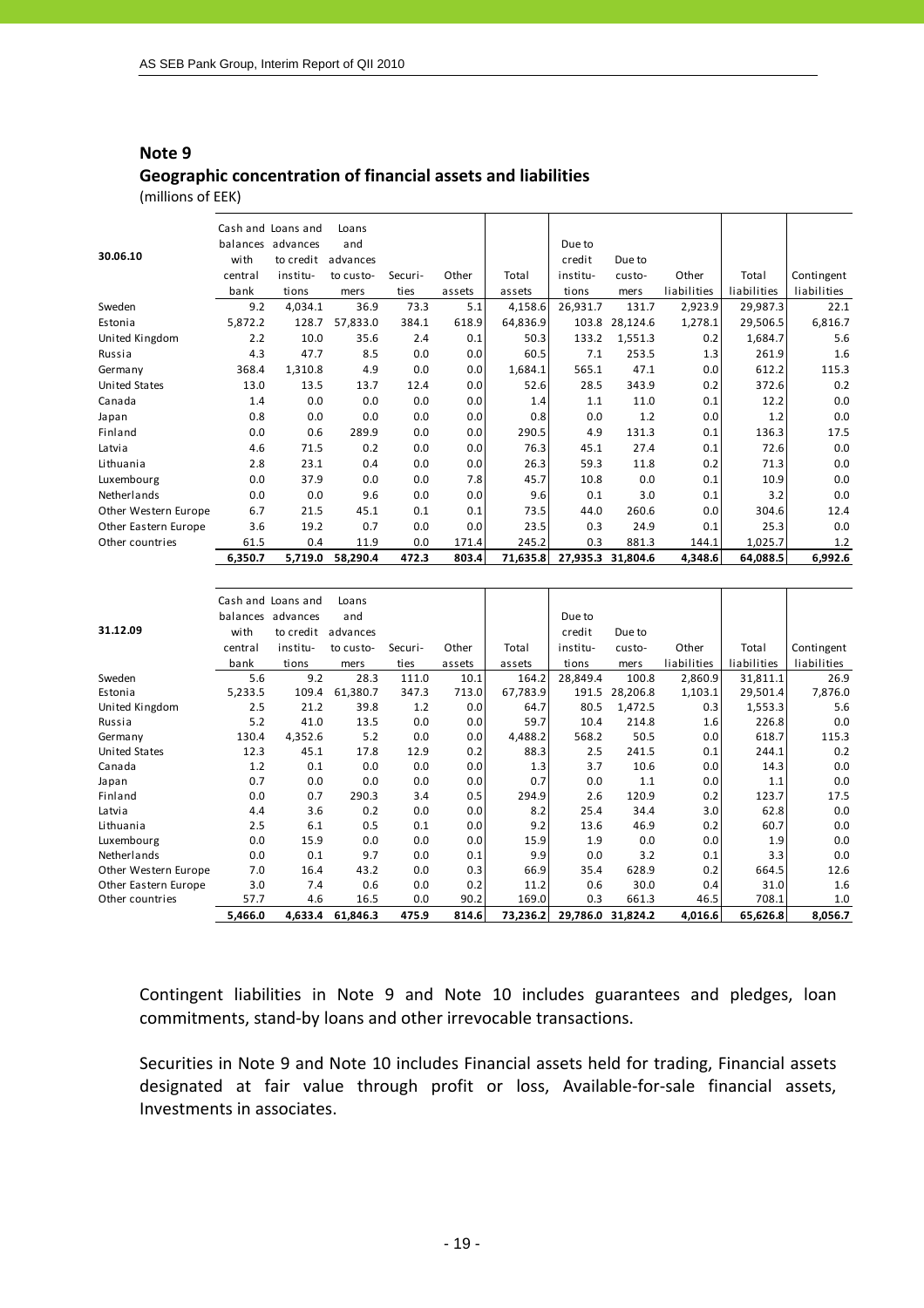# **Note 10 Concentration of financial assets and liabilities by economic sector** (millions of EEK)

|                                              | In the statement of financial position |                   |                    |
|----------------------------------------------|----------------------------------------|-------------------|--------------------|
|                                              | Cash and loans to central bank,        | Contingent        |                    |
| 30.06.10                                     | credit institutions and                |                   | <b>liabilities</b> |
|                                              | customers                              | <b>Securities</b> |                    |
| Finance                                      | 12,145.0                               | 55.8              | 262.7              |
| Real estate                                  | 11,035.1                               | 1.3               | 186.7              |
| Industry                                     | 4,359.3                                | 10.3              | 1,302.4            |
| Trading                                      | 3,029.7                                | 0.0               | 654.8              |
| Energy, gas and steam plants                 | 2,572.6                                | 0.0               | 1,054.4            |
| Transport                                    | 2,314.4                                | 0.0               | 477.3              |
| Government and state defence                 | 1,718.7                                | 0.7               | 293.4              |
| Agriculture, fishing, forestry               | 1,400.4                                | 0.0               | 121.2              |
| Hotels, restaurants                          | 1,058.7                                | 0.0               | 15.1               |
| Construction                                 | 922.3                                  | 0.0               | 943.5              |
| Health services, social work                 | 688.0                                  | 0.0               | 101.2              |
| Administration and assistance                | 677.7                                  | 0.0               | 130.8              |
| Information and telecommunication            | 475.3                                  | 14.7              | 98.5               |
| Art, show business, leisure                  | 468.8                                  | 0.0               | 32.5               |
| Other government & social services           | 378.3                                  | 15.1              | 57.2               |
| Education                                    | 361.9                                  | 0.0               | 80.6               |
| Professional, science and technical work     | 276.1                                  | 0.0               | 82.3               |
| Water supply, canalisation, waste management | 263.1                                  | 0.0               | 28.0               |
| Mining                                       | 126.9                                  | 0.0               | 8.2                |
| Exterritorial organisations                  | 0.1                                    | 0.0               | 0.4                |
| Individuals                                  | 29,544.4                               | 0.0               | 1,061.4            |
| Derivatives                                  | 0.0                                    | 374.4             | 0.0                |
| Allowances                                   | $-3,456.7$                             |                   |                    |
|                                              | 70,360.1                               | 472.3             | 6,992.6            |

#### - 20 -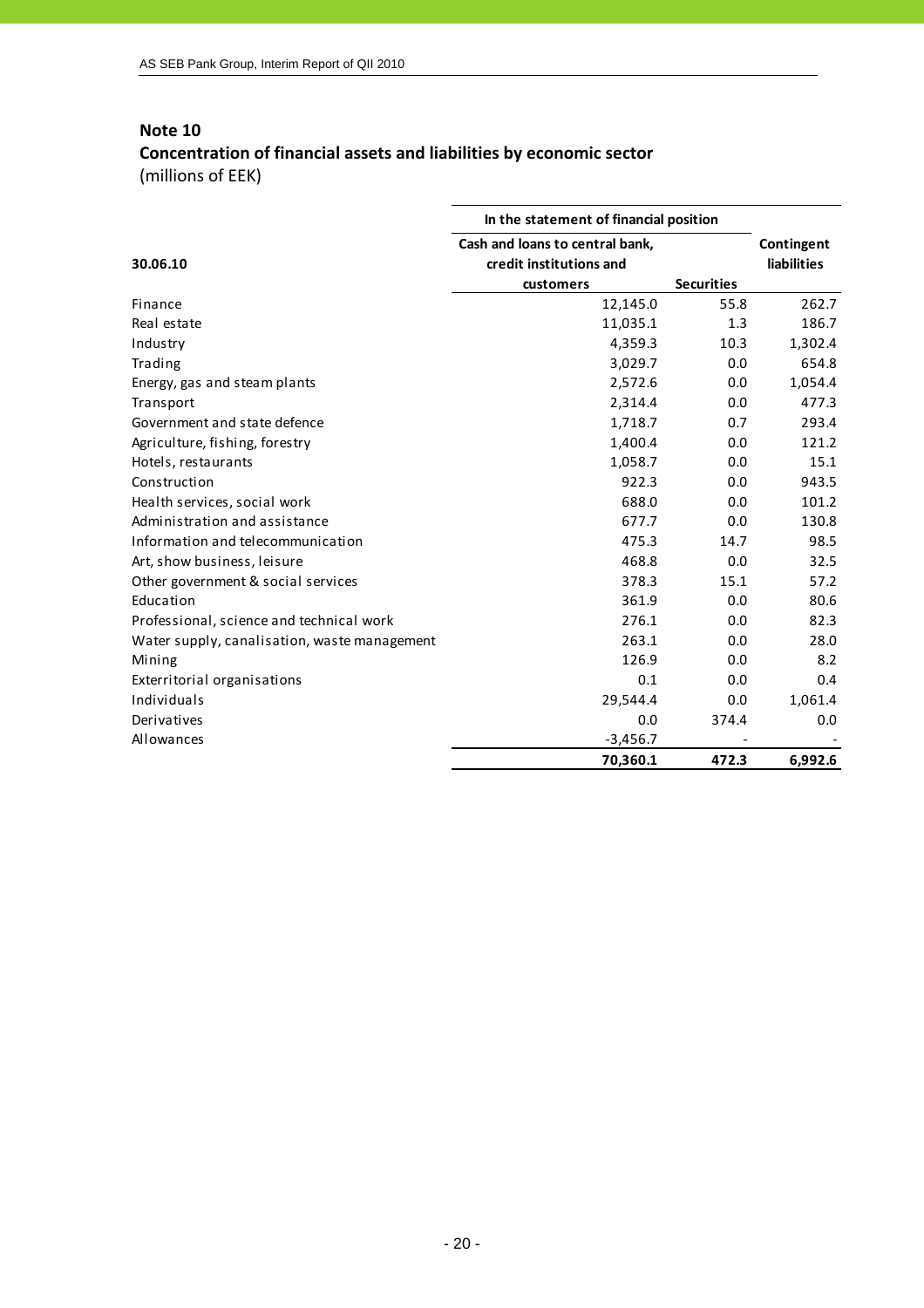|                                              | In the statement of financial position |                   |                    |
|----------------------------------------------|----------------------------------------|-------------------|--------------------|
|                                              | Cash and loans to central bank,        |                   | Contingent         |
| 31.12.09                                     | credit institutions and                |                   | <b>liabilities</b> |
|                                              | customers                              | <b>Securities</b> |                    |
| Real estate                                  | 11,212.3                               | 1.2               | 129.4              |
| Finance                                      | 10,184.8                               | 52.0              | 316.3              |
| Industry                                     | 4,481.3                                | 16.9              | 1,467.3            |
| Trading                                      | 3,900.4                                | 20.6              | 868.8              |
| Transport                                    | 3,013.1                                | 0.0               | 301.3              |
| Energy, gas and steam plants                 | 2,545.0                                | 0.0               | 1,842.2            |
| Government and state defence                 | 1,784.4                                | 0.7               | 335.5              |
| Agriculture, fishing, forestry               | 1,605.4                                | 0.0               | 75.5               |
| Construction                                 | 1,094.6                                | 0.0               | 1,027.4            |
| Hotels, restaurants                          | 1,039.3                                | 0.0               | 5.6                |
| Health services, social work                 | 822.0                                  | 0.0               | 105.6              |
| Administration and assistance                | 595.2                                  | 0.0               | 96.3               |
| Art, show business, leisure                  | 539.2                                  | 0.0               | 32.3               |
| Water supply, canalisation, waste management | 335.6                                  | 0.0               | 50.7               |
| Education                                    | 329.0                                  | 0.0               | 95.8               |
| Professional, science and technical work     | 261.0                                  | 0.0               | 63.8               |
| Information and telecommunication            | 244.3                                  | 15.1              | 88.8               |
| Mining                                       | 135.8                                  | 0.0               | 5.5                |
| Exterritorial organisations                  | 0.1                                    | 0.0               | 0.5                |
| Other government and social services         | 774.9                                  | 17.7              | 32.8               |
| Individuals                                  | 30,104.5                               | 0.0               | 1,115.3            |
| Derivatives                                  | 0.0                                    | 351.7             | 0.0                |
| Allowances                                   | $-3,056.5$                             |                   |                    |
|                                              | 71,945.7                               | 475.9             | 8,056.7            |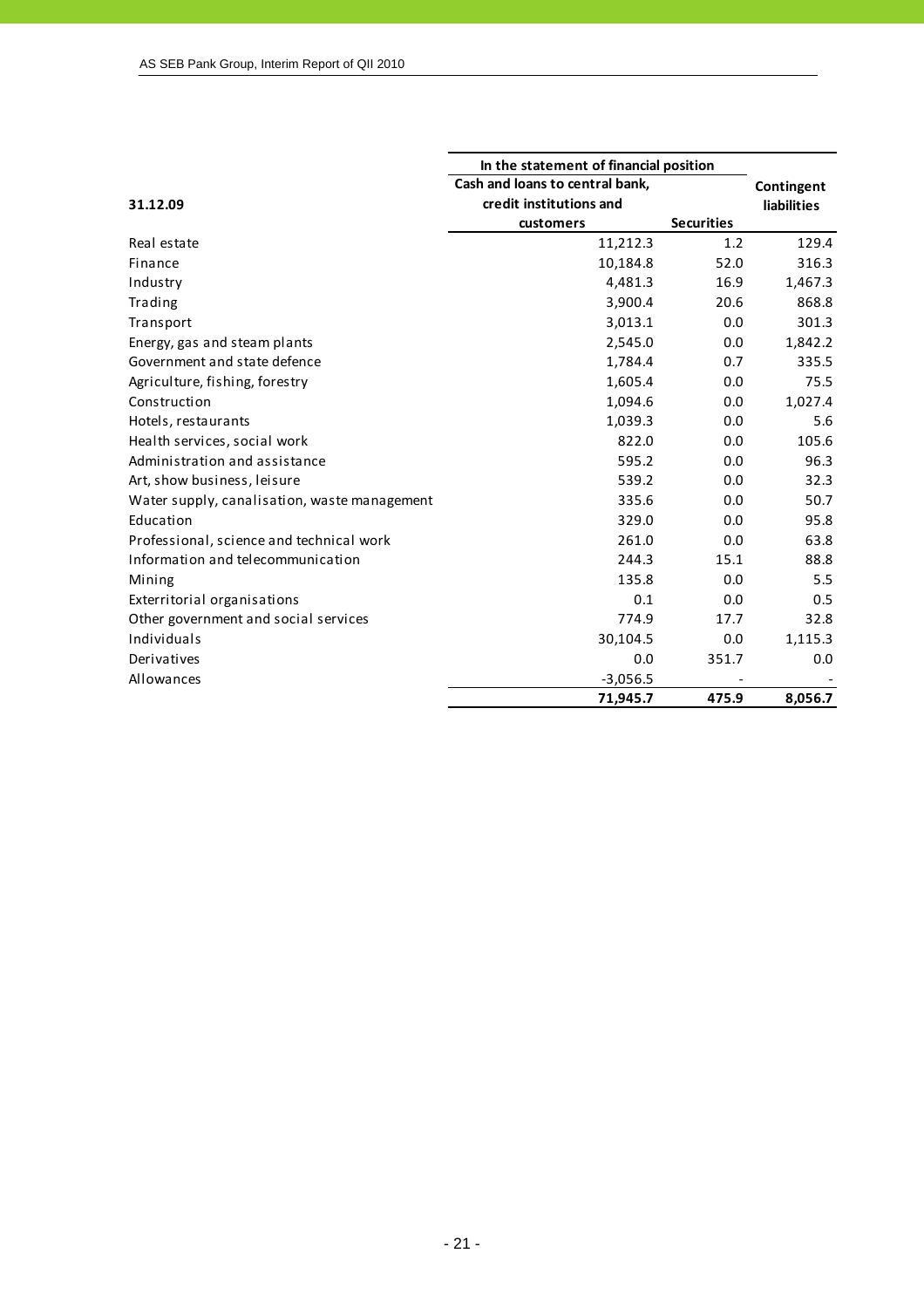#### **Discontinuing operations**

(millions of EEK)

The assets and liabilities related to AS SEB Elu‐ ja Pensionikindlustus and OÜ Estectus have been presented as discontinuing operations following the approval of the Group´s management on a proposal for the sale, respective decisions were made on December 2009. The sale of AS SEB Elu‐ ja Pensionikindlustus has been completed in January 2010 and sale of OÜ Estectus ‐ in February 2010.

#### **A) Assets classified as discontinuing operations**

|                                                       | 30.06.10 | 31.12.09 |
|-------------------------------------------------------|----------|----------|
| Loans and advances to credit institutions             | 0.0      | 54.8     |
| Loans and advances to customers                       | 0.0      | 2.3      |
| Financial assets held for trading                     | 0.0      | 9.7      |
| Financial assets at fair value through profit or loss | 0.0      | 1,050.4  |
| Other assets                                          | 0.0      | 14.7     |
| Property, plant and equipment                         | 0.0      | 2.0      |
| Investment properties                                 | 0.0      | 27.0     |
|                                                       | 0.0      | 1.160.9  |

#### **B) Liabilities included in assets classified as discontinuing operations**

|                       |     | 30.06.10 31.12.09 |
|-----------------------|-----|-------------------|
| Financial liabilities | 0.0 | 626.4             |
| Provisions            | 0.0 | 680.4             |
|                       | 0.0 | 1.306.8           |

# **C) Net profit from discontinuing operations**

| Income from insurance activities                          | 2010     |     | 2009     |         |
|-----------------------------------------------------------|----------|-----|----------|---------|
|                                                           | 6 months | QII | 6 months | QII     |
| Net insurance premium revenue                             | 0.0      | 0.0 | 90.0     | 45.0    |
| Income from investments                                   | 0.0      | 0.0 | 19.9     | 10.7    |
| Fee income from investment contracts                      | 0.0      | 0.0 | 7.0      | 3.2     |
| Other operating income                                    | 0.0      | 0.0 | 0.1      | 0.1     |
| Net insurance claims and disbursements                    | 0.0      | 0.0 | $-76.7$  | $-38.8$ |
| Income from insurance activities                          | 0.0      | 0.0 | 40.3     | 20.2    |
| Personnel expenses                                        | 0.0      | 0.0 | $-9.3$   | $-4.9$  |
| Other expenses                                            | 0.0      | 0.0 | $-4.8$   | $-1.5$  |
| Depreciation, amortisation and impairment of tangible and |          |     |          |         |
| intangible assets                                         | 0.0      | 0.0 | $-0.2$   | $-0.1$  |
| Net profit from discontinuing operations                  | 0.0      | 0.0 | 26.0     | 13.7    |